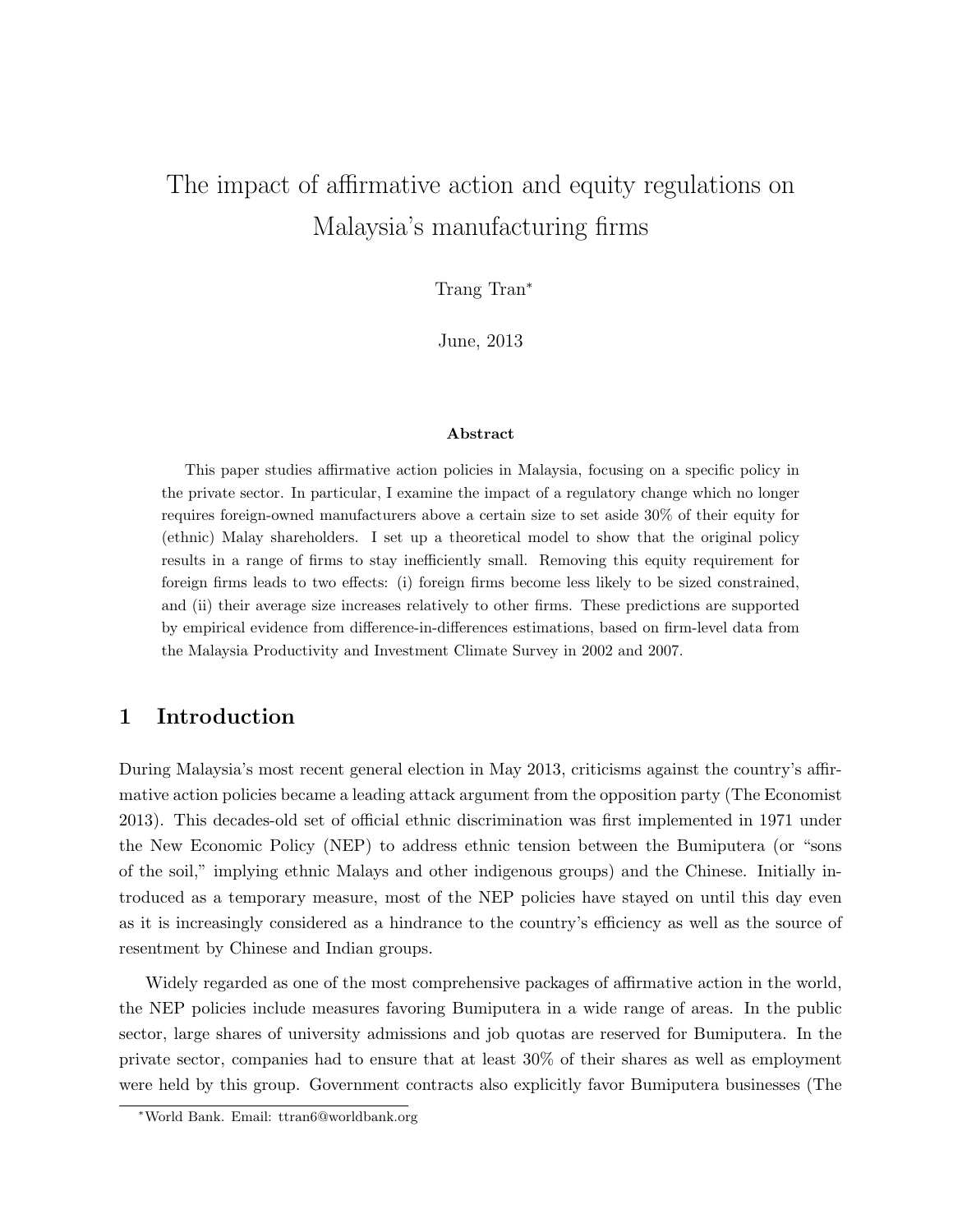Economist 2003, Jomo 2004). While affirmative action policies are also prevalent in many other parts of the world, comprehensive pro-Bumiputera policies in the private sector is a unique feature of Malaysia's NEP.

There has been a relatively large body of analyses on the effects of NEP establishing its effect in increasing the education level and asset ownership of the Malays (Ong 2012). However, rigorous research of its impact on the private sector is scant. In this paper, I attempt to fill a gap in the literature by studying the impact of the NEP policies on businesses. I focus on the manufacturing sector, which experiences a regulatory change that relaxes the rule imposing equity restrictions on foreign-owned firms. This rule, which previously required all firms above a certain size threshold to reserve 30% equity for Bumiputera, was fully abolished for all foreign manufacturing projects since 2003.

I set up a simple theoretical model to show that the original policy results in a distortion that renders some firms to stay below their optimal employment size. Moreover, the policy change leads to two effects: (i) foreign firms are less likely to be sized constrained, and (ii) their average size increases relatively to other firms. My empirical analysis uses data from two rounds of the Malaysia Productivity and Investment Climate Survey in 2002 and 2007. I test for the above predictions in a reduced-form difference-in-difference framework. More specifically, I compare the outcomes of foreign and domestically owned firms between the first and the second survey rounds, which correspond to before and after the policy change.

My empirical results are consistent with the theoretical predictions. I find that the policy significantly increases employment in foreign firms by 18-19%. Foreign firms that are below the size threshold in the first period are also 20% less likely to report that they are operating below the optimal level of employment. Further estimates with alternative definitions of foreign ownership and sample selection suggest that the results are robust. Moreover, I check for whether my results could be caused by another policy change in this period which relaxes regulations on expatriate employment and find evidence suggesting that this not the case.

The rest of the paper is organized as follows. Section 2 describes the institutional background, emphasizing the NEP policies in the manufacturing sector and the policy change in 2003. Section 3 presents a brief review of the literature. In section 4, I set up a theoretical model to motivate my hypotheses about the impact of this policy change on firms' employment size. Section 5 introduces the data and empirical framework used to test these hypotheses. Section 6 discusses the empirical results. Section 7 concludes.

## 2 Institutional background

Malaysia is a multi-racial country with a history of strong ethnic disparities and severe marginalization of the Bumiputera in economic activities. The ethnic composition in Malaysia is roughly 60% Bumiputera, 25% Chinese and the rest Indian and other ethnic groups. However, at the end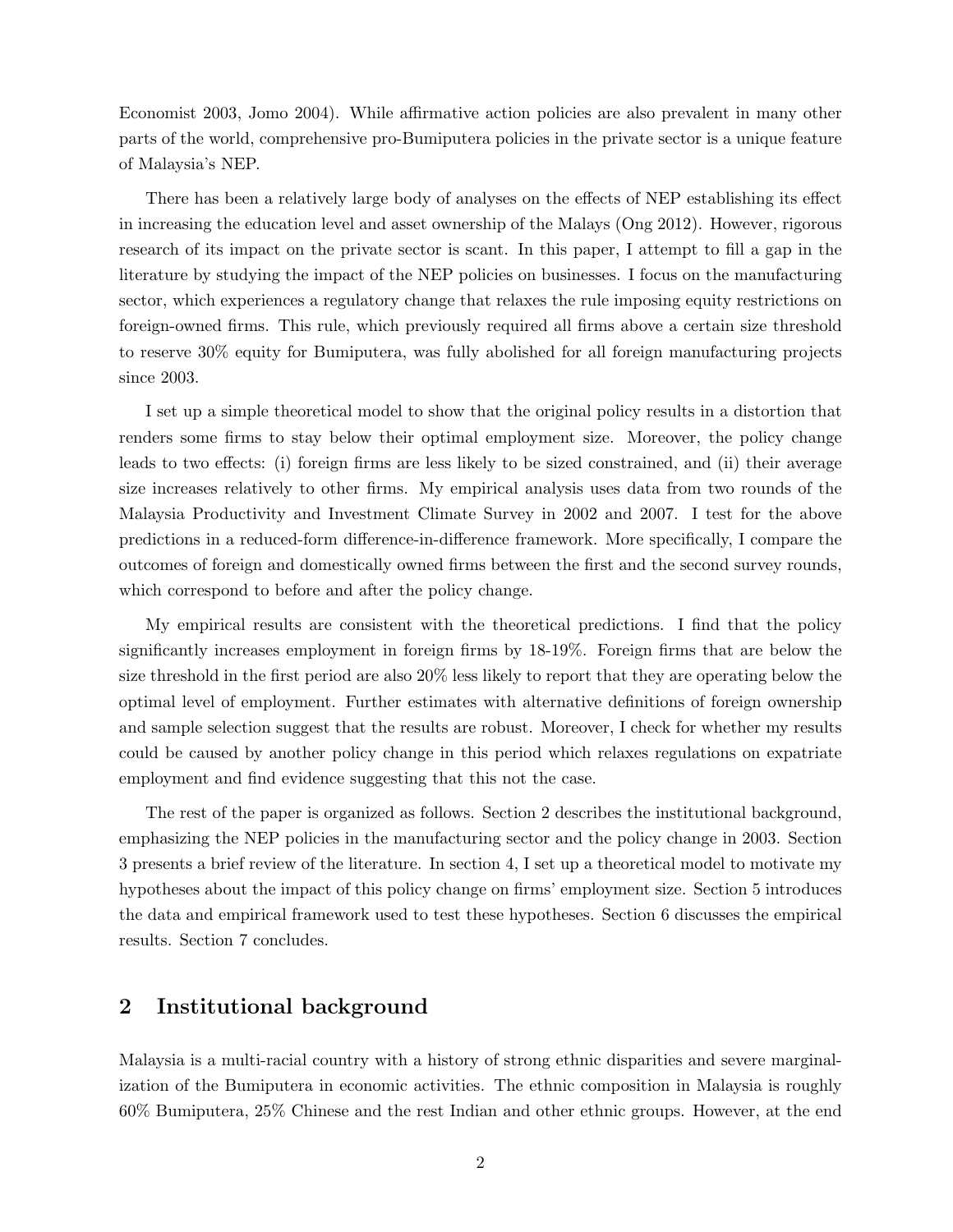of the British rules in 1957, Bumiputera accounted for only 2.5% of corporate assets against over 30% for the Chinese (The Economist 2003). Inter-ethnic tension between the Bumiputera and the Chinese escalated and eventually erupted into street riots on May 13th 1969. This single event led to 200 deaths and prompted the government to respond with one of the most comprehensive packages of affirmative action in the world.

The set of affirmative action policies were introduced in 1971 through the New Economic Policy (NEP). The rhetoric focus of the NEP was both "poverty eradication regardless of race" and "restructuring society to eliminate the identification of race with economic function". In practice however, it had grown to emphasize and be associated mainly with the second objective (Jomo 2004). Overall, the NEP intended to pursue (a) correction of income imbalances existing between Bumiputera and other ethnic groups; (b) restructuring of the employment pattern; (c) restructuring of the inter-ethnic ownership of share capital in limited companies; and (d) the creation of a Bumiputera commercial and industrial community. The NEP set a specific target of 30 per cent ownership and control of the corporate sector by Malays and Malay interests by 1990. In addition, it also proposed that the Malays, who represent half of the population, proportionately participate in the commercial and industrial sectors which should lead to realization of a Bumiputera commercial and industrial community. With regard to employment, it expected private sector companies to accommodate at least 30 per cent of managers/senior management from among Bumiputeras (Onozawa, 1991).

While the NEP officially ended in 1990, most of its policies of favoring the Bumipuera still remains in effect through Malaysia's subsequent National Development Policy (NDP) for 1991- 2000 and the National Vision Policy (NVP) implemented from 2001. Below, I describe in more details the Bumiputera equity and employment quotas in the manufacturing sector. Next, I present a discussion on the criticisms of these policies and the change in equity requirements that will be analyzed in this paper.

#### 2.1 Affirmative action and policy instruments in manufacturing

The NEP comprises a wide range of policies in education, public sector employment, business and asset ownership. My focus in this paper is the rule in the manufacturing sector that 30% equity and employment of private firms have to be reserved for Bumiputera. The main policy instruments used to enforce this requirement are implemented under the Industrial Coordination Act (ICA) 1975. The ICA primarily aims to direct growth in the manufacturing sector through its approval of manufacturing licenses. This license is essential for firms above a certain size threshold to operate legally or to obtain any formal government incentives, government contracts and to participate in exports.

For private manufacturing firms, the latest ICA revision requires that all manufacturers with size above 75 employees or with shareholders' funds exceeding RM 2.5 million to apply to the Ministry of International Trade and Industry (MITI) for a license (MIDA 2012). The approval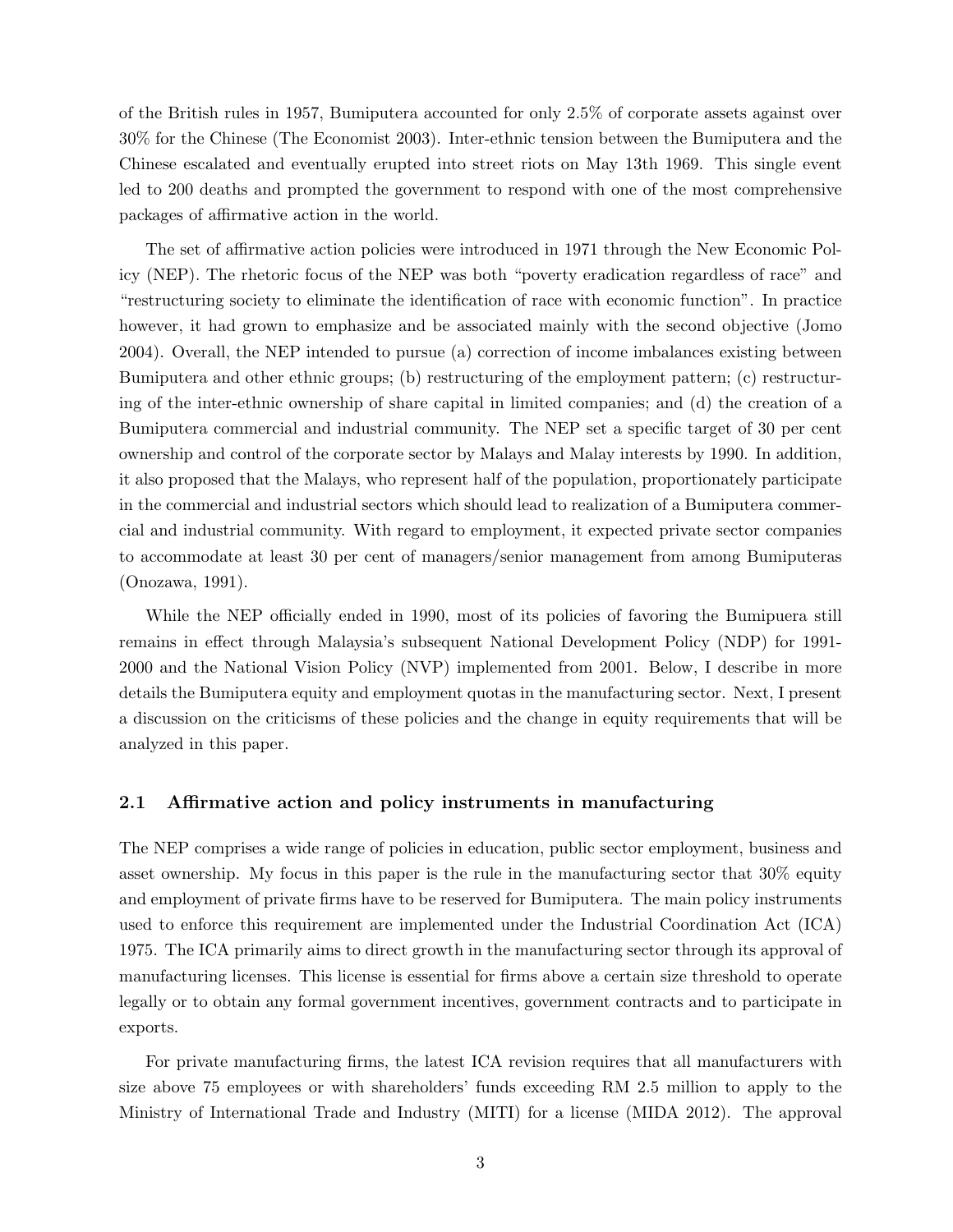of this license as well as any expansion and diversification projects is conditional on whether the NEP guidelines of minimum 30% Bumiputera participation have been met in shareholders' equity, employment share, Board of Directors and appointment of Malay distributors (Searle 1999).

## 2.2 Regulatory changes in the sample period

The effects of this equity policy are controversial. On the one hand, it is widely considered to have successfully created a Malay urban middle-class in the span of a little over a generation (Ong 2012). Even the most conservative government estimates put the share of business equity owned by Bumiputera in 2004 at 18.7% (Centre for Public Policy Studies 2005). On the other hand, many criticisms are directed towards the inefficiencies that the policy creates. What the policy meant is that large companies are required to restructure their ownership to ensure Bumiputera's participation either through individual involvement or trust agencies. As a result, the policy's most deleterious effects was probably due to the fact that it introduced so much uncertainty into businesses planning that it was a disincentive against which all forms of incentive appeared unattractive (Searle 1999, Gomez and Jomo, 1999). Many Chinese companies are believed to have chosen to stay small and private, rather than growing to the point of having to comply with the NEP's requirements. Critics also argue that the policy has acted as a barrier to foreign investment and that only the Malay elite has benefited from it (The Economist 2003, 2009). An early estimate puts the amount of capital flight due to the ICA's pro-Bumiputera requirements at 12 billion USD from 1975 to 1984 (Lee 2002).

The policy proves to be increasingly unsustainable given competition for foreign investments from neighboring countries. As a result, to attract foreign investment, since June 2003, Malaysias government fully liberalized equity holdings in all foreign manufacturing projects (The Economist Intelligence Unit 2004). The new equity policy also applies to companies that operated prior to the changes but only recently became large enough, that is, exceeded shareholders' funds of RM 2.5m or those that engage 75 or more full-time employees, and are thus required to be licensed.

In this paper, I aim to test empirically whether this regulatory change has any impact on firm size in terms of employment. The reason to focus on firm size in terms of employment as opposed to equity is due to data availability. My sample covers only two years of data and the percentage of firms that started business during the sample period is negligible (see Data section). Given raising equity is a rare event for firms, it is infeasible to analyze the impact on equity using the available data.

## 3 Literature review

While many analyses of Malaysia's NEP policies exist, the majority contains descriptive statistics documenting trends in different outcomes for Bumiputera and other ethnic groups over time. The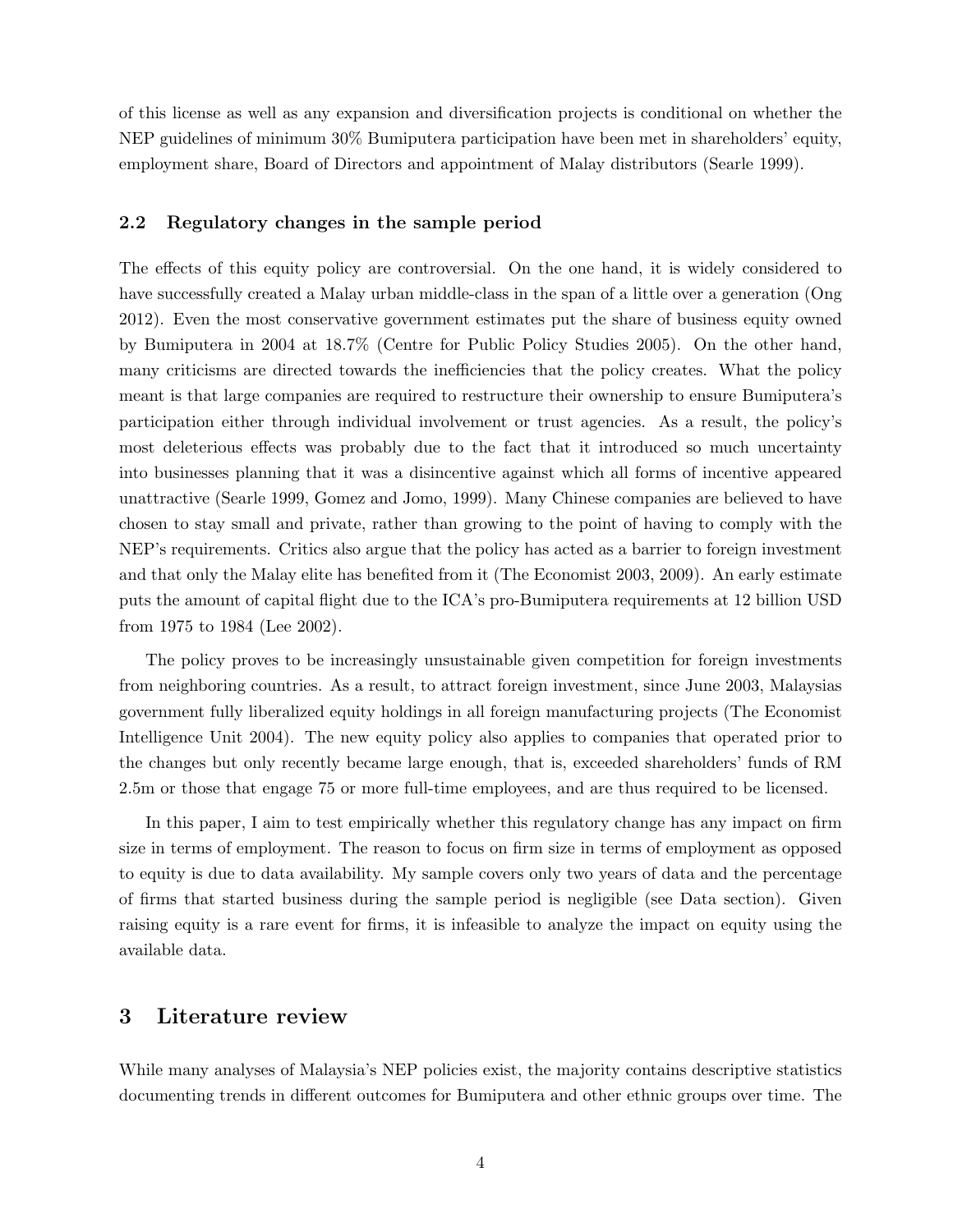only two existing rigorous studies that I am aware of focus on the effects in education, employment and wages. A recent paper by Ong (2012) looks at the NEP impact in public education, and suggests that affirmative action in secondary education did not affect the earnings of Malay secondary school graduates relative to their Chinese counterparts. Conversely, since there is capacity constraint in tertiary education, quotas reserved under the NEP led to an increase in the Malay-Chinese wage gap among tertiary graduates. In an earlier study, Fang and Norman (2006) document the widening Chinese/Malay (positive) wage gap since the NEP adoption using household data from the Malaysian Family Life Survey. To explain this gap, they introduce a model with two features: (i) there is imperfect information about skills in the labor market, and (ii) exclusion to public jobs creates better incentives for the minority group to invest in private sector skills. As a result of discrimination policy, the minority group is able to overcome informational free-riding problem. If this positive effect outweighs the direct effect in the public sector, it is possible for them to have higher wage in equilibrium.

My paper contributes to understanding of the NEP's impact in the private sector. I specifically consider a policy change that aims to address one of the NEP's criticisms. As a study on firm size distortions, my paper is also related to the recent literature on misallocation of resources and its consequences for aggregate productivity. This literature has shown theoretically and empirically how distortions in the labor or capital market can reduce aggregate output through allocating resources away from high productivity to low productivity firms. For example, Hsieh and Klenow (2009), one of the most prominent papers in this literature, documents that misallocation can account for a large proportion of the productivity gap between China, India and the US.

A paper more closely related to my research is Garicano, LeLarge and Van Reenen (2013). They examine a specific set of labor laws in France as the source of distortion rather than using a theoretical distortion term as in most of the rest of the literature. The paper shows that these regulations, which impose significant labor costs on firms that exceed a certain size, lead to firms inefficiently staying below this size. Structural estimations using census data suggests the cost due to this size distortion can range from 1-5% of GDP, depending on wage flexibility. Similarly, Braguinsky, Lee and Regaterio (2011) show that Portugal's strong labor protection laws have contributed substantially to the continuing shift of the Portuguese firm size distribution to the left. Their calibration exercises indicate that large growth effects could arise if the distortions were lessened or abolished altogether.

A limitation of my work compared to these papers is a much smaller sample size since I use survey data instead of census data. Moreover, my analysis cannot consider general equilibrium effects. On the other hand, I am able to observe a policy change during my study period, and this allows me to examine how firm size can be affected by actual changes in the extent of the policy distortions.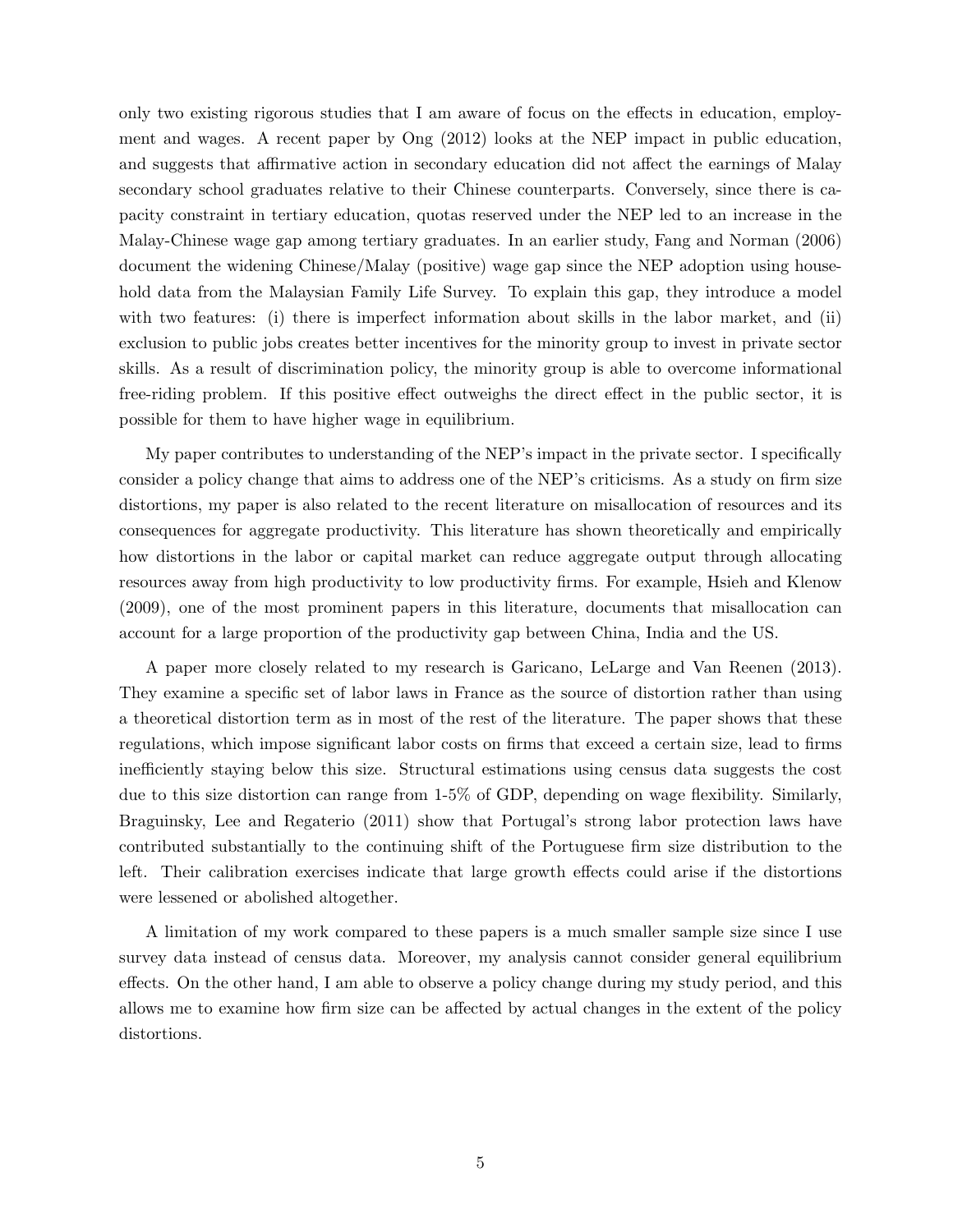## 4 Model and hypotheses

In this section, I present a simple theoretical model to demonstrate the impact of the policy change on firm size. Assume that the firm produces output Y following a Cobb-Douglas function in capital K, labor L and productivity A drawn from some  $f(A)$  distribution. Let  $\pi(A)$  then be the profit function of the firm:

$$
\pi(A) = AK^{\alpha}L^{\beta} - (r + \bar{\gamma})K - (w + \bar{\tau})L, \text{ with }\begin{cases} \bar{\gamma} = 0, \bar{\tau} = 0 \text{ if } L \leq \bar{L} \\ \bar{\gamma} = \gamma, \bar{\tau} = \tau \text{ if } L > \bar{L} \end{cases}
$$

where  $r$  is the rental rate of capital and  $w$  is the wage rate. When employment passes a certain size threshold  $\bar{L}$ , the firm incurs additional costs in terms of both labor and capital. This assumption follows the regulation that firms have to reserve 30% equity and employment to Bumiputera once their size gets past 75 full-time employees.<sup>[1](#page-5-0)</sup> If search cost for Bumiputera shareholders and employees are higher on average then these additional costs,  $\gamma$  and  $\tau$ , are positive.<sup>[2](#page-5-1)</sup> In other words, firms above the size threshold  $\overline{L}$  incur higher per unit capital and labor costs.<sup>[3](#page-5-2)</sup>

The first order conditions for the profit maximization problem of the firms with respect to labor and capital are:

$$
\alpha \frac{Y}{K} = r + \bar{\gamma}
$$

$$
\beta \frac{Y}{L} = w + \bar{\tau}
$$

From these FOCs, the optimal labor choice for the firm is given by:

<span id="page-5-3"></span>
$$
L^{1-\alpha-\beta} = A(r+\bar{\gamma})^{-\alpha}(w+\bar{\tau})^{\alpha-1}\frac{\alpha^{\alpha}}{\beta^{\alpha-1}}
$$
\n(1)

<span id="page-5-4"></span>
$$
\Leftrightarrow A = L^{1-\alpha-\beta}(r+\bar{\gamma})^{\alpha}(w+\bar{\tau})^{1-\alpha}\delta
$$
\n(2)

where  $\delta = \beta^{\alpha - 1}/\alpha^{\alpha}$ .

From equation [\(1\)](#page-5-3), it is clear that the firm's optimal size is increasing in its productivity A. Moreover, equation [\(2\)](#page-5-4) shows that the values of  $A$  that make a firm unconstrained in choosing its

<span id="page-5-0"></span><sup>&</sup>lt;sup>1</sup>I model these costs as variable costs only. There might also be fixed costs given the firm has to restructure but adding fixed costs does not change the comparative statistics in this set up.

<span id="page-5-1"></span><sup>&</sup>lt;sup>2</sup>This is likely the case since Bumiputera employees are in general less skilled than Chinese and foreign workers. In addition to search cost for Bumiputera shareholders, there might also be disutility cost of diluting shares. Searle (1999, p.44) for example, claims that the ICA was vigorously opposed by both Chinese and foreign business, who "loath to transfer 30 percent equity to Malays".

<span id="page-5-2"></span><sup>&</sup>lt;sup>3</sup>This assumption of higher total capital cost for firms above  $\bar{L}$  depends partly on the assumption that r does not change with size. It might be violated for very large firms if they are able to borrow sufficiently more cheaply, for example, because of investment incentives or because of market power. Nevertheless, it is likely to hold for firms close to the size threshold.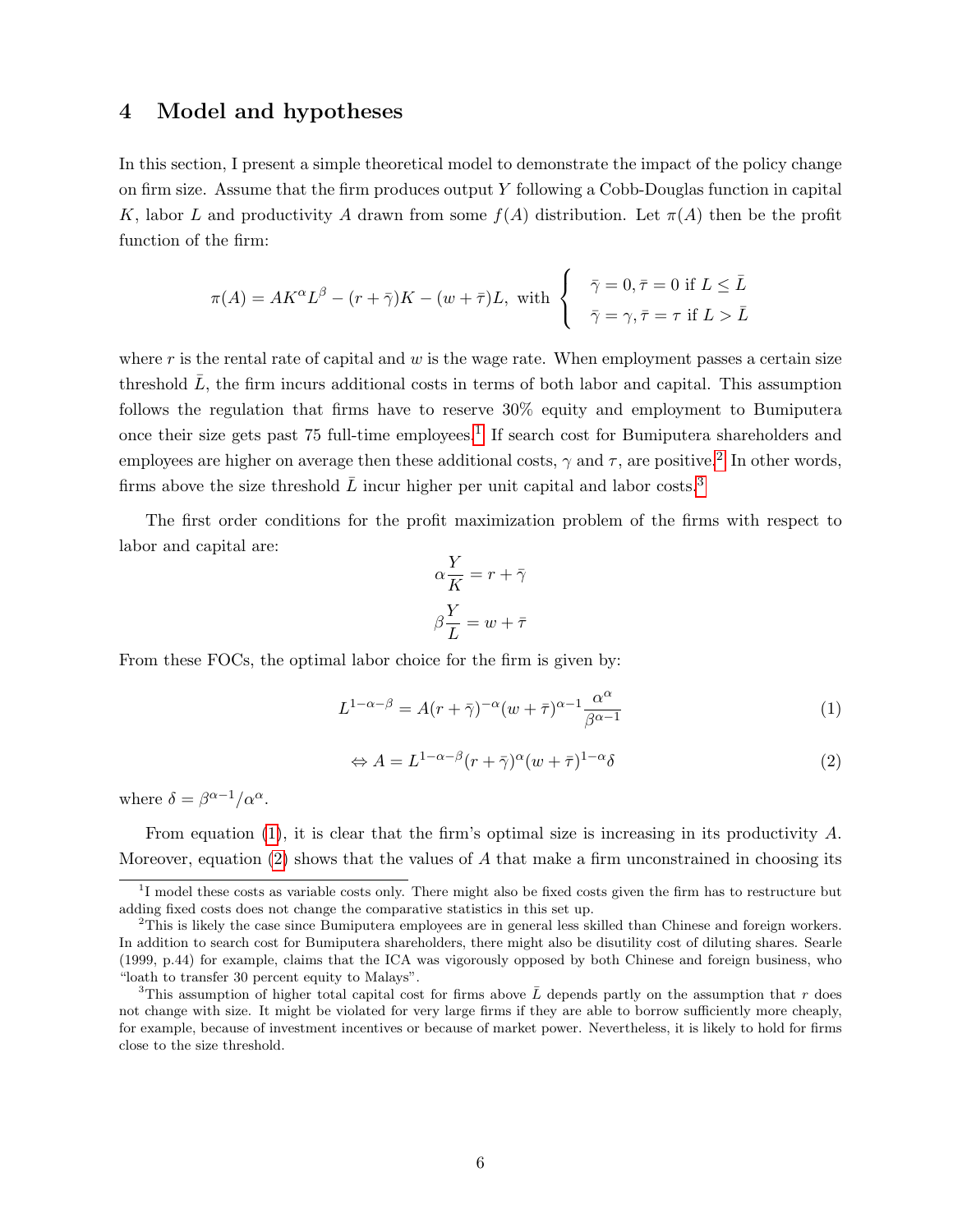size (in other words, when the firm can choose its optimal  $L$  according to the FOCs) are:

$$
\begin{cases}\nA \le A^1 = \delta \bar{L}^{1-\alpha-\beta} r^{\alpha} w^{1-\alpha} \\
A > A^2 = \delta \bar{L}^{1-\alpha-\beta} (r+\gamma)^{\alpha} (w+\tau)^{1-\alpha}\n\end{cases}
$$

where  $A^1 < A^2$  given the assumptions that  $\gamma, \tau > 0$  and  $\alpha, \beta \in (0, 1)$ .

For all productivity draws between  $(A^1, A^2)$ , the firm is constrained in its size. At  $A = A^1$ , the optimal size is  $L = \overline{L}$ . Since optimal size is increasing in A, it follows that all firms whose  $A \in (A^1, A^2)$  also choose  $L = \overline{L}$ . At  $A = A^2$ , the firm is indifferent between staying below and going above the size threshold since profits are equal under those two choices.

In summary, firms with productivity below  $A<sup>1</sup>$  optimally stays under  $\overline{L}$ . Firms with productivity above  $A^2$  can also choose their labor optimally above  $\overline{L}$ . For firms whose productivity are in between  $A^1$  and  $A^2$ , they are size constrained and choose to hire exactly  $\overline{L}$  workers. Intuitively, these are the firms with productivity values such that it is too costly to hire more labor than the threshold and subject to the additional costs. However, their productivity is high enough so that they would like to have size larger than  $\bar{L}$  if not for the distortion caused by the size-dependent regulation.

Now suppose the policy changes so that a subset of firms no longer have to satisfy the 30% Bumiputera equity condition. In other words, there is no additional capital cost, i.e.  $\bar{\gamma} = 0$  when  $L > \bar{L}$ , when these firms exceeds the threshold  $\bar{L}$  (additional labor cost still present since the 30% Bumiputera employment condition is still in place). As a result, the upper bound of A such that a firm is no longer size constrained becomes smaller for a subset of firms. Let this threshold be  $\tilde{A}^2$ then:

$$
\tilde{A}^2 = \delta \bar{L}^{1-\alpha-\beta} r'^{\alpha} (w' + \tau')^{1-\alpha} < A^2 = \delta \bar{L}^{1-\alpha-\beta} (r' + \gamma')^{\alpha} (w' + \tau')^{1-\alpha}
$$

Note that there is a new subscript on wages and capital rental rates as well as their additional costs in the above expression. In a general equilibrium model, changes in firms' labor demand can change the equilibrium prices of labor and capital. For simplicity, I am only using a partial equilibrium model and do not model these effects but allow for prices to be different with the policy change.

Denote the set of firms that are subject to the policy change as  $F$ . If all firms have the same support of the productivity draw A then the proportion of firms  $\in F$  that are constrained to be too small is smaller under the new policy change :

$$
Pr(L < L^{optimal})|_{\in F} = \int_{A^1}^{\tilde{A}^2} f(A) dA < Pr(L < L^{optimal})|_{\notin F} = \int_{A^1}^{A^2} f(A) dA
$$

We can also predict how the the average firm size changes with the policy given the new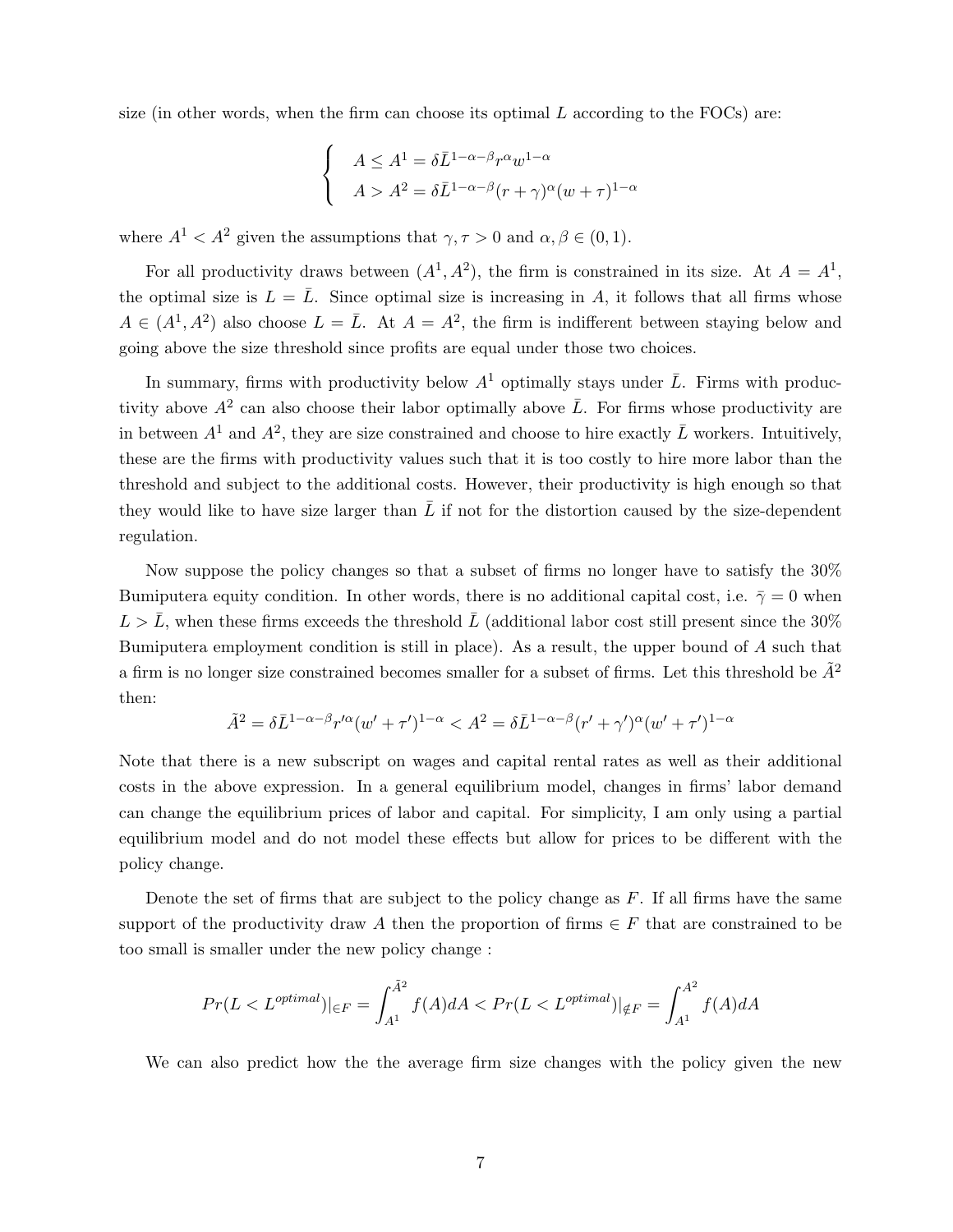productivity threshold. The average size for firms not affected by the regulation change is then<sup>[4](#page-7-0)</sup>:

$$
E(L)|_{\notin F} = E(L)|_{A < A^1} Pr(A < A^1) + \bar{L}Pr(A^1 < A < A^2) + E(L)|_{A > A^2} Pr(A > A^2)
$$
  
=  $E(L)|_{A < A^1} Pr(A < A^1) + \bar{L}[Pr(A^1 < A < \tilde{A}^2) + Pr(\tilde{A}^2 < A < A^2)]$   
+  $E(L)|_{A > A^2} Pr(A > A^2)$ 

where  $E(L)$  is the average firm size in any range of A given equation [\(1\)](#page-5-3).

The average size for firms that are affected by the regulation change is:

$$
E(L)|_{\in F} = E(L)|_{A < A^1} Pr(A < A^1) + \bar{L}Pr(A^1 < A < A^2) + E(L)|_{A > A^2} Pr(A > A^2)
$$
  
=  $E(L)|_{A < A^1} Pr(A < A^1) + \bar{L}Pr(A^1 < A < \tilde{A}^2) + E(L)|_{A > \tilde{A}^2} Pr(\tilde{A}^2 < A < A^2)$   
+  $E(L)|_{A > A^2} Pr(A > A^2)$ 

From the above two equations, it clearly follows that foreign firms have higher size on average. Intuitively, the average size of foreign firm has to be higher since there is a range of productivity where foreign firms can choose size above  $\overline{L}$  optimally while other firms cannot..

In summary, these predictions form the following hypotheses, which will be tested empirically:

Hypothesis 1: The average size of foreign firms increases after the regulation change.

Hypothesis 2: The relative probability of foreign firms being constrained to be too small decreases after the regulation change.

## 5 Empirical tests

#### 5.1 Data

My analysis is based on two rounds of data from the Malaysia Productivity and Investment Climate Survey (PICS) I and II. The first and second rounds are conducted in 2002 and 2007 respectively, thus covering firms both before and after the regulation change in 2003. These surveys are part of the World Bank's Enterprise Survey series and are jointly conducted with the Government of Malaysia. The surveys include firms in both manufacturing and business support services sectors. However, I only use data for manufacturing firms, which are subject to regulations by the ICA.

The two rounds share a similar sampling method and the same sets of questionnaires. The sampling frame comes from the Central Register of Establishments maintained by the Department of Statistics. Samples are drawn following a single-stage stratified sampling method. Within each sector, firms are stratified by location and industry, and are drawn proportionally according to the

<span id="page-7-0"></span><sup>&</sup>lt;sup>4</sup>The expression below ignores the lower threshold of  $A$  which results in zero profits. In the non-trivial case where this threshold is below  $A<sup>1</sup>$ , the results do not change since the threshold would be the same regardless of whether the firm is subjected to the regulation change or not.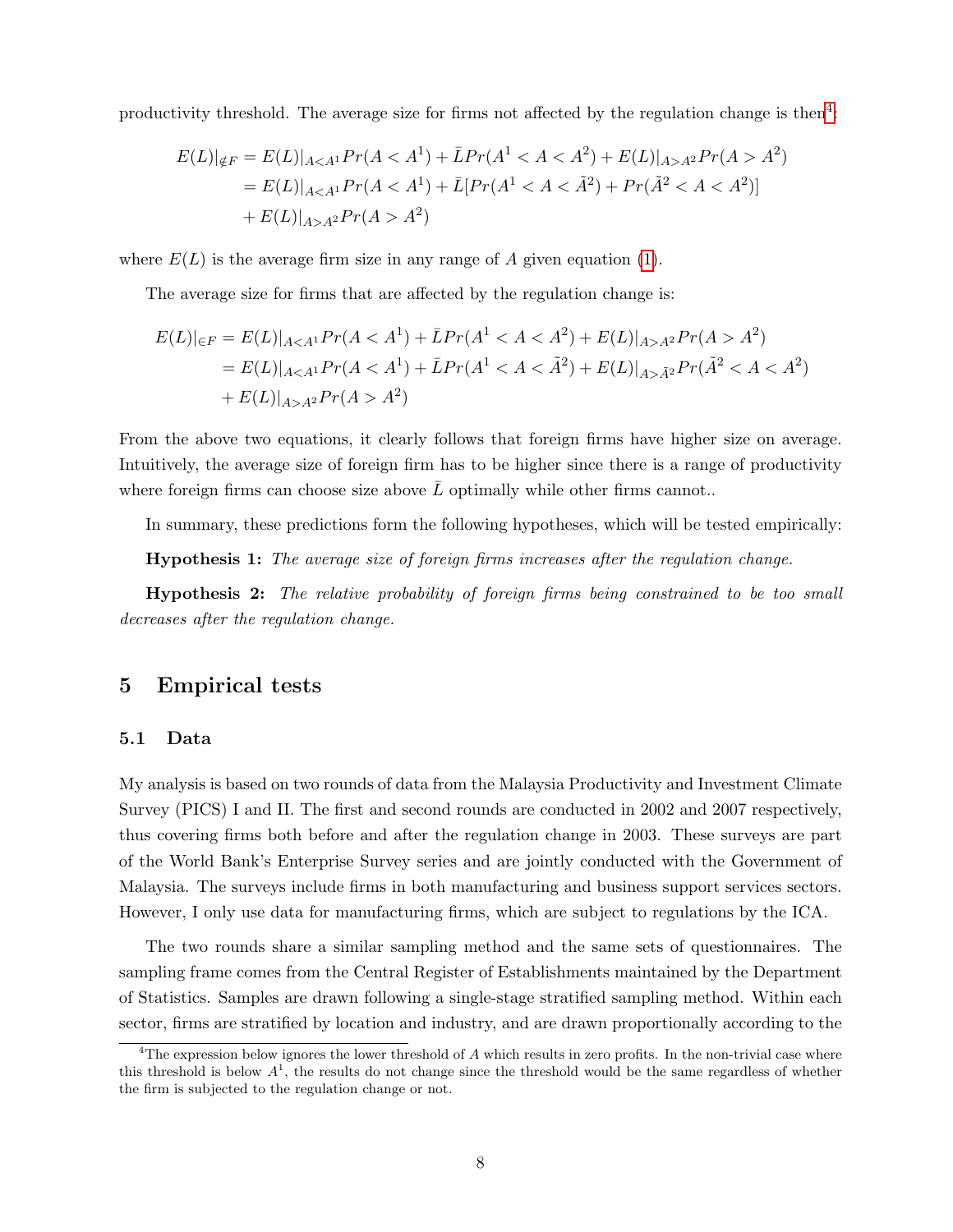total sample size.<sup>[5](#page-8-0)</sup> They are representative of the whole economy but only establishments with employment size above 10 are included for the manufacturing sector (World Bank 2009).

The data cover identification information such as firm location, year starting operation, legal status as well as detailed ethnic and nationality composition of shareholders. Firms' economic activities are defined according to Divisions (2-digit codes) under the Malaysia Standard Industrial Classification (MSIC) 2000, which is identical to the ISIC Rev. 3.1 up to the 4-digit level. The final sample size for manufacturing firms is 1115 and 902 observations in the first and second survey round respectively, of which 976 are panel observations. Table [1](#page-17-0) presents the distribution of firms by industry in both rounds. Figure [2](#page-17-1) displays the distribution of firms by age group. It shows that the presence of newly established firms is negligible this data set. As explained above, this limitation is partly the reason for my analysis to focus on employment instead of equity as an outcome.

The firm questionnaire includes questions on firms' opinions about investment climate that are standard in the Enterprise Survey series as well as recall balance sheet information on employment, capital, investment, etc. Balance sheet data are available for 6 years, 1999-2001 and 2004-2006.

Ethnic and nationality of shareholders are only available for 2 years (2001 and 2006). Table [3](#page-17-2) shows the firm-level average percentages of shares held by each group of shareholders by survey round. Since these are my main variables of interest, my analysis makes use of only these two years of data. Table [4](#page-18-0) shows the pooled summary statistics of firm characteristics for 2001 and 2006. About 28% of firms in the sample can be classified as foreign (defined as 30% or more shares being held by foreigners). Roughly half have either more than 75 permanent workers or shareholders' equity above 2.5mil RM and are thus subject to the licensing requirement under the ICA. Given these percentages, my sample has relatively good balance of firms in the "treated" and "control" groups (defined below).

#### 5.2 Model and estimation strategy

I test Hypotheses 1 and 2 using a difference-in-difference (DID) approach. Given the timing of the policy, the post "treatment" period is the second wave of the survey. I define the "treated" group as firms that are foreign-owned, as they are the ones that are subjected to the regulatory change. Domestic firms then constitute the "control" group.

The above definition is dictated by data availability. Ideally, one would want to define the treated and control groups more precisely according to the firm's size in 2001. The ideal treated and control groups would be foreign firms that are just below the size threshold in 2001, and domestic firms of the same size, respectively. However, this categorization is not feasible due to the small sample size. Figure [1](#page-16-0) displays the distribution of firms in both sample periods, showing that the percentage of firms close to the size threshold is relatively small. For example, only 11%

<span id="page-8-0"></span><sup>5</sup>The PICS sampling unit is establishment. I use firm and establishment interchangeably from here onwards.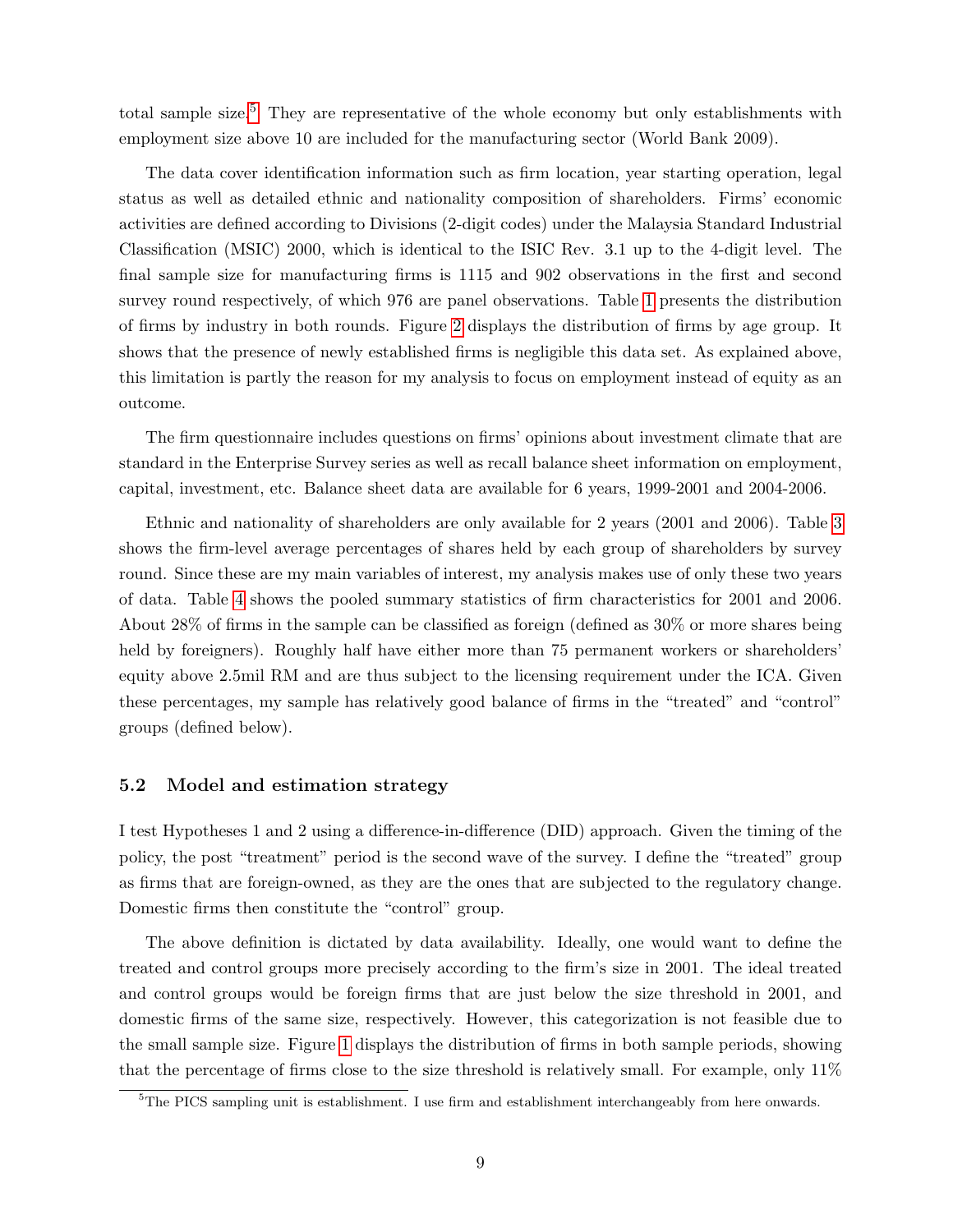of firms in the panel sample have between 50-75 employees in 2001, which results in a total of only 100 panel observations.

Alternatively, since only foreign firms in the manufacturing sector are affected by the policy change, foreign firms in the services sector can also serve as the control group. This construction of control and treatment groups is likewise infeasible however since I only have data for services firms in the second period. In sum, I use the full sample of manufacturing firms. I will also consider the sub-sample of firms which were below the size threshold in 2001. Intuitively, these are the firms where we should observe a larger impact of the policy change. Table [5](#page-19-0) presents summary statistics of the firms by their treatment status, both before and after the policy change. Foreign firms are generally larger both in terms of employment and assets, which suggest that the DID analysis needs to control for these differences.

Hypothesis 1 is tested in the following linear regression:

<span id="page-9-2"></span>
$$
ln(emp)_{it} = \alpha_{i0} + \alpha_1 Foreign + \alpha_2after + \alpha_3 Foreign \times after + \alpha_4Xit + \varepsilon_{it}
$$
 (3)

where  $ln(emp)_{it}$  is log of the total number of all permanent employees at firm i in year  $t.^6$  $t.^6$  Foreign<sub>it</sub> is an indicator denoting if at least  $30\%$  shares of the firms are owned by foreigners,<sup>[7](#page-9-1)</sup> and *after* denotes the second survey round. Controlling for the period dummy takes into account the effect of any other factors that could affect all firms to the same extent. I also control for  $Foreign_{it}$  given that foreign firms are often different from domestic firms in various characteristics, including size. In addition, I include in  $X_{it}$  a set of city fixed effects (FE), industry FE and their interactions with time. Since foreign firms can be disproportionally represented in certain locations and industries, controlling for these FE ensures that my results are not due to confounding effects of other policies that are location or industry-specific and constant throughout the study period. Finally, I include firm FE to control for productivity and other time-invariant unobservables that could be correlated to foreign ownership and affect firm size at the same time. Because the panel sample is significantly smaller than the pooled sample, I also run equation [\(3\)](#page-9-2) without fixed effects and control for firm age in those specifications to test for the prediction in the full sample.

The coefficient of interest is  $\alpha_3$ . Testing Hypothesis 1 is equivalent to testing  $\alpha_3 > 0$ , that is, if foreign firms are becoming larger on average in the second period. My identification assumption is that conditional on firm FE and other controls included in  $X_{it}$ , there are no omitted effects impacting employment of foreign firms and domestic firms differently over time so the DID results can be attributed to the policy change that affects only foreign firms.

For testing Hypothesis 2, the question used to construct my dependent variable comes from the questionnaire's section on labor relations. More specifically, the questions asks: "Given your current level of output, if you were free to choose without restrictions your current level of employ-

<span id="page-9-0"></span> ${}^{6}$ This measure is taken from the section on "Labor and human resources" in the firm questionnaire. I do not include temporary workers since part-time employment is included in the number of temporary workers and the size threshold in the ICA regulation is with respect to full-time employees only.

<span id="page-9-1"></span><sup>&</sup>lt;sup>7</sup>I will consider other indicators of "foreign" in the robustness checks.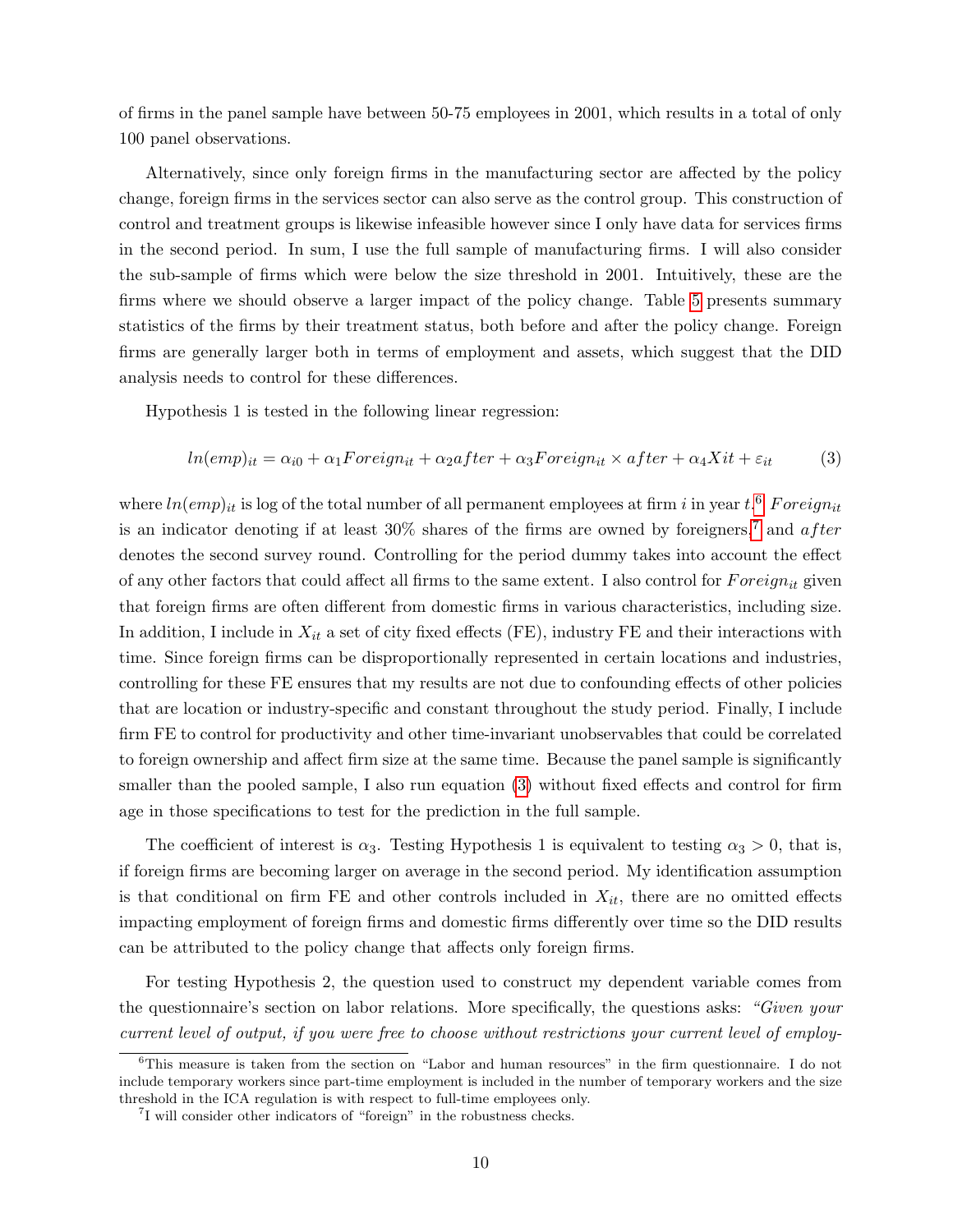ment what percentage of the current level would you choose?". I construct a categorical variable which takes the value of 1.2 and 3 if the firm response is more than 100 percent, equal to 100 percent, and less than 100 percent respectively. I test for Hypothesis 2 in the following generalized ordered logit specification:

<span id="page-10-2"></span>
$$
Pr(y_i > k) = g(\delta_k + Z_i \beta_k) = \frac{exp(\delta_k + Z_i \beta_k)}{1 + exp(\delta_k + Z_i \beta_k)}
$$
(4)

where

$$
Z_i \beta_k = \beta_{k1} Foreign_i + \beta_{k2} after + \beta_{k3} Foreign_i \times after + \beta_{k4} X_{it}
$$

and  $k = 1, 2, ..., M - 1$ . M denotes the number of categories of the dependent variable  $(M = 3$  in this case). I consider both the general case where the slope  $\beta$ 's are allowed to differ across k and the more parsimonious model where  $\beta$ 's are restricted to be the same (the ordered logit).

As in the previous regression, I include the set of firm characteristics and fixed effects in X to control for possible correlations of foreign ownership with other factors affecting firm size. The coefficient of interest is  $\beta_{k3}$  where  $k = 1$ . However, since coefficient estimates in this model are often hard to interpret,<sup>[8](#page-10-0)</sup> I will report marginal effect estimates. Hypothesis 2 implies a negative marginal effect of the interaction term  $Foreign_{it} \times after$  on the outcome  $y_i = 1$ .

## 6 Results and discussion

#### 6.1 Main results

Table [6](#page-20-0) presents results from equation  $(3)$ . Column  $(1)$  show the results in the pooled sample with the full set of time-varying city and industry FE. The results show that foreign firms are larger on average. The coefficient on the interaction term between foreign and the period dummy indicates their size increases by 16.3 percent after the regulation change but it is not significant. Column (2) shows the results in the panel sample with firm FE. The effect of being foreign owned becomes negative but insignificant when firm FE are controlled for. The policy change effect in this specification is smaller than in column (1) and is also insignificant. When I further control for the set of location and industry year FE in column (3), the coefficient on the interaction term is of similar magnitude as in column (1) and becomes significant at 5%. The results indicate that the change in equity policy has the effect of increasing size of foreign firms by 18.7 percent on average. The positive effect on employment is as predicted by Hypothesis 1.

Columns  $(3)-(6)$  display the results with the same specifications as in columns  $(1)-(3)$  but in a

<span id="page-10-0"></span><sup>&</sup>lt;sup>8</sup>Hypothesis 2 states that the probability of foreign firms constrained to be too small decreases in the period after the regulation change. Since the probability of being "too small" is  $1 - Pr(y_i > 1) = 1/(1 + e^{Z_i \beta_1})$ , which decreases in  $Z_i$  if  $\beta_1 > 0$ , this implies  $\beta_{13} > 0$ .

<span id="page-10-1"></span><sup>9</sup>All standard errors are clustered at the firm level. The results are from a sample dropping the top and bottom 5% tails employment. I also drop publicly listed firms from the sample since they are not subject to the same regulation change. The results are however insensitive to whether they are included or not.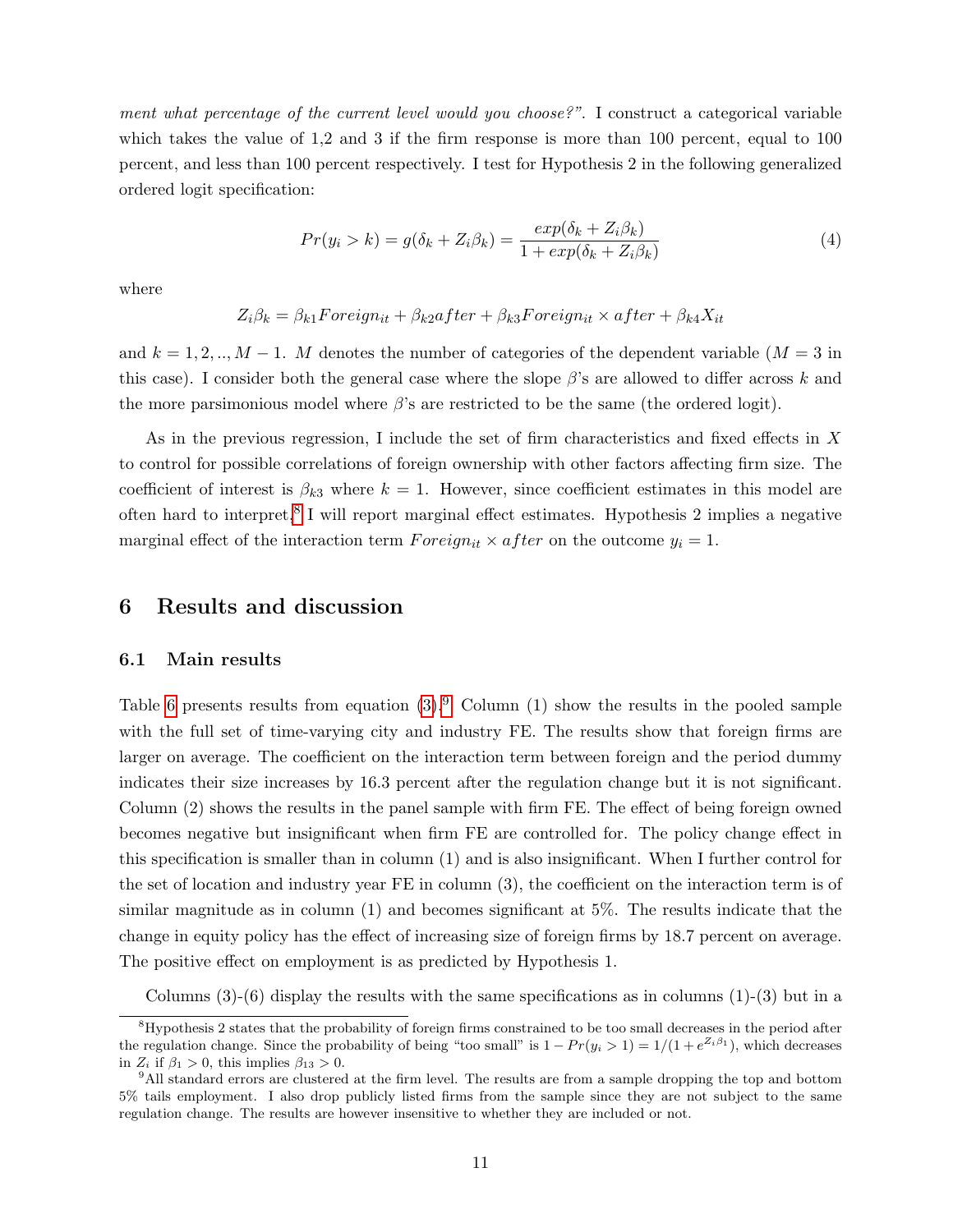sub-sample where I only include firms that are below the size threshold, that is having less than 75 employees, in 2001. The results are qualitatively similar as in the full sample. The coefficient on the interaction between foreign and after in column (6) becomes more imprecisely estimated than in column (3) since the sample size reduces. However, its magnitude also increases, which should be the case since the policy should have an effect mostly on firms that were below the size threshold in the initial period.

Before going into the regression results on Hypothesis 2, I first check for changes in the proportions of firms with different size constraints in table [7.](#page-20-1) The results suggest that the number of foreign firms reporting being smaller than optimal has decreased in the second period but no similar changes are observed for other firms. Next, table [8](#page-21-0) presents formal results with marginal effect estimates for each outcome of the dependent variable from equation [\(4\)](#page-10-2). I report results from both the ordered logit and the generalized ordered logit in the upper and lower panels respectively.<sup>[10](#page-11-0)</sup> The marginal effect estimates of  $Foreign_{it} \times after$  on the first outcome (i.e. on the probability of firm size being "too small") have the same expected sign in both models and across different specifications. However, its estimated marginal effects on the other two outcomes are different in signs, magnitude and significance level in the ordered logit model compared to the generalized logit model. Results from Wald tests for the restrictions on equality of coefficients in the ordered logit model, i.e.  $\beta_k = \beta$  for all k in equation [\(4\)](#page-10-2), suggest that the ordered logit is too restrictive.<sup>[11](#page-11-1)</sup> Therefore, my preferred model is the generalized model where the coefficients  $\beta_k$  are allowed to be different across  $k$ . In the discussion below, I focus on the results from this model.

Column (1) reports the full sample results when I control for the full set of location and industry-specific year FE.[12](#page-11-2) The results suggest that foreign firms are 7% less likely to report being too small in the second round but the marginal effects are imprecisely estimated. Next, columns (2) shows estimation results from the sub-sample of firms whose size is below the 75 employee threshold in 2001. In this sample, the estimated impact of being foreign owned after the policy change is statistically as well as economically significant. Given the marginal effect estimate on "foreign," the results suggest that the policy has reduced the probability of foreign firms being smaller than the optimal size by around 20%. Moreover, there is no evidence that there is an impact on the probability of firms being "too large." As a result, the probability of firms being of optimal size also increases by about 20%.

Lastly, column (3) reports estimation results from the same specification as in column (2) but in the sample where firms were already above the size threshold in 2001. Since the policy

<span id="page-11-0"></span> $10$ Note that unlike in the previous results from equation [\(3\)](#page-9-2), my results in this table only control for state instead of city FE. The reason is that the results do not converge in some of the specifications. Results are otherwise insensitive to whether I control for city or state FE.

<span id="page-11-1"></span> $11$ The Wald tests are performed on each variable in the model iteratively. The tests fail for a range of industry and location FE. A global LR test also rejects the null hypothesis that the slopes are the same for all  $k$  at 0.01 level of significance (The test statistics for the samples in columns 1, 2, and 3 are chi2(39) = 106.49, 78.68 and 78.78 respectively). LR test results however do not take into account clustering.

<span id="page-11-2"></span><sup>&</sup>lt;sup>12</sup> Results are also similar when I do not control for these FE. For brevity, I only include estimations with the full set of FE in this table.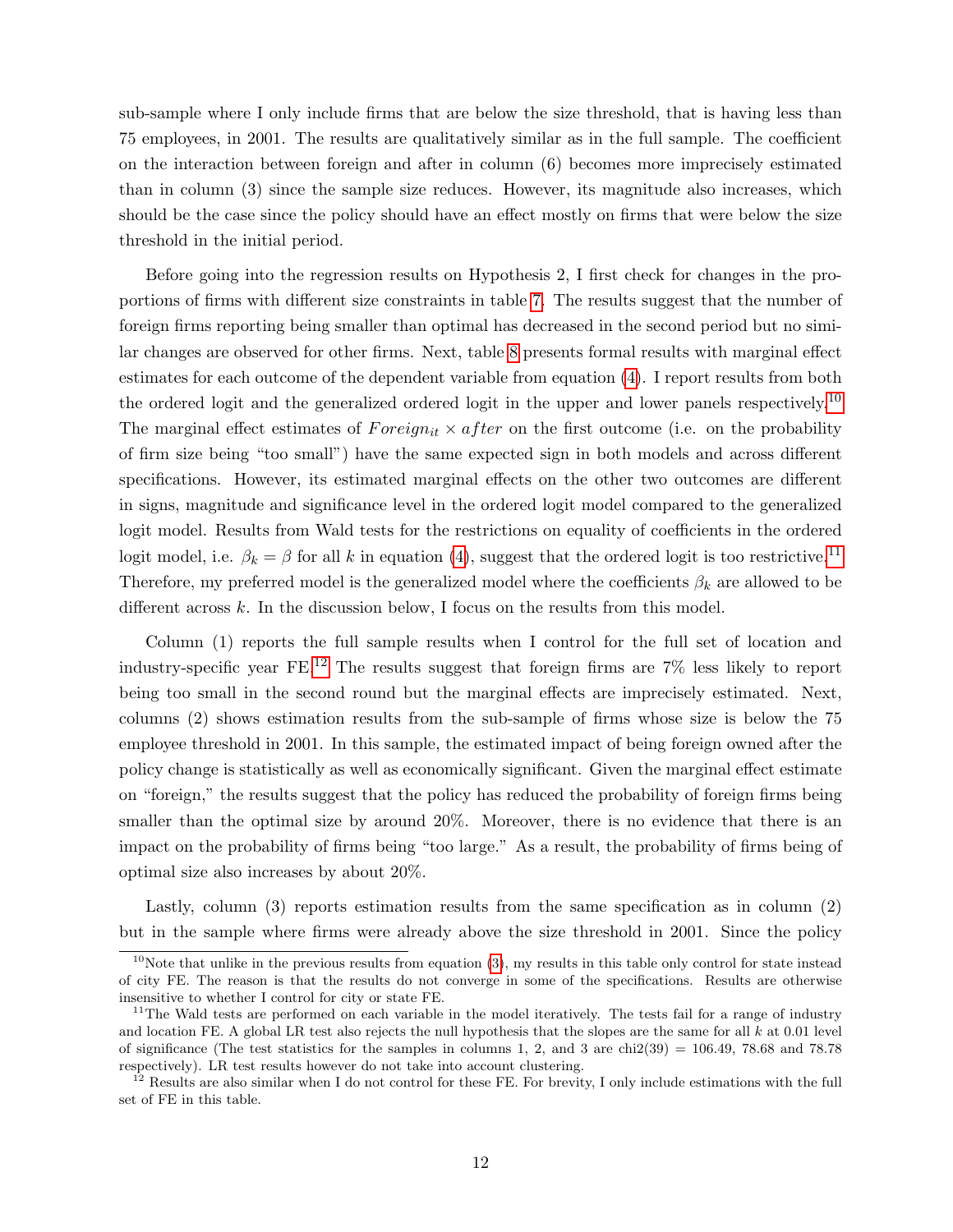change should not have an effect on these firms, we would expect the interaction between foreign ownership and the period dummy to have no effect on firms' size constraints. The results support this prediction.

In general, the results from the generalized ordered logit support the prediction in Hypothesis 2. Foreign firms not only are more likely to increase in size but they are also significantly less likely to report as being constrained to be too small. On the other hand, there is no evidence that the probability of firms being larger than optimal has decreased. Taken together, the results suggest that the change in equity policy has helped reduce the size distortion on foreign firms.

#### 6.2 Robustness checks

The previous results are based on the definition of foreign firms as firms owned by 30 percent or more by foreigners. This is the standard definition of foreign ownership in the literature. However, the rationale also rests in the fact the for firms that already have less than 30 percent foreign ownership, i.e. they already have more than 70 percent domestic shareholders, restructuring is less likely to be an issue. Nevertheless, I test for whether the results are different if I define all firms with any positive foreign ownership as being "treated". The resulted coefficient and marginal effect estimates on the interaction term from equations [\(3\)](#page-9-2) and [\(4\)](#page-10-2) are given in column (1) of table [9.](#page-22-0)These results correspond to the specifications with the full set of controls, that is, they correspond to column (3) and (2) in tables [6](#page-20-0) and [8](#page-21-0) respectively. The coefficient and marginal effect estimates on our variable of interest in both equations [\(3\)](#page-9-2) and [\(4\)](#page-10-2) are statistically significant and of comparable magnitude as in the estimations using the previous definition of foreign ownership.

Another concern with the previous results is that firms, in particular non-Bumiputera domestic firms, might switch to acquire foreign ownership since only foreign-owned firms are given the policy exemption. If there are other factors that affect employment at these firms differently then I might incorrectly attribute the effects of these changes to the equity policy. To account for this possibility, ideally I would want to model the decisions of firms to change ownership. However, I do not have a good instrument that would affect firm's ownership but not it's employment. I choose a simpler approach to check the robustness of my previous results. I define the "treated" group as having foreign ownership in both rounds of the survey.

The results when 30 percent shares is used to define foreign ownership are reported in column (2) of table [9.](#page-22-0) For the regression on log employment, the coefficient estimate on foreign interacted with the period dummy is slightly smaller but still significant. The ordered logit results on firm size constraint are almost unchanged. The results suggest that firms that are at least 30% owned by foreigners are 18% less likely to employment below optimal level and the marginal effects are precisely estimated at 1% level. Next, column (3) shows the estimates when I define the "treated" group as having any positive shares held by foreigners in both survey rounds. The impact of foreign ownership on firm size constraint now becomes slightly smaller but still significant at 1% level. In general, my results are robust to these alternative definitions of foreign ownership.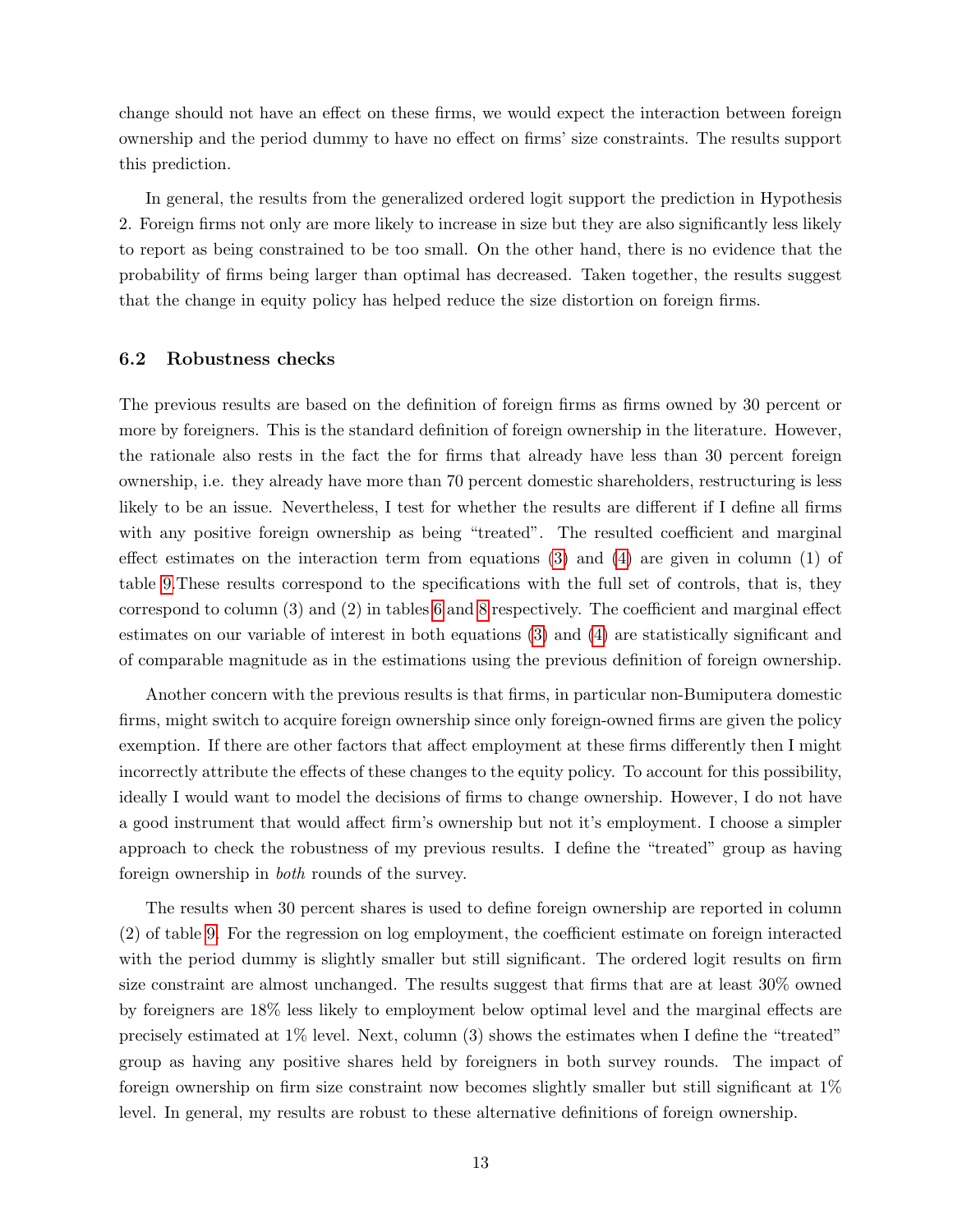Finally, I check for whether the results are sensitive to dropping firms which switched industries between the first and second rounds of the survey. Since firms might switch to another industry, for example to take advantage of industry-specific policies, if foreign firms are more likely to switch then my results might be spurious. The results in column (4) are essentially the same as in the full sample, suggesting that this is not the case.

### 6.3 Alternative explanations

The previous regressions have attempted to control for confounding factors that could be correlated with foreign ownership and affect firm size. However, it is still possible that there are other policies during the same period that target foreign firms and affect their size differently over time. To check for this possibility, I examined Country Reports by the The Economist Intelligent Unit in 2002-2006 for other policy changes during this period.

One potential confounding policy change is the relaxation of rules on employing expatriates in manufacturing, also implemented in June 2003. Faced with labor shortages in certain sectors, the government relaxed its stance on employing highly skilled foreigners and importing foreign laborers (The Economist Intelligent Unit 2004). While this policy could potentially impact all firms, foreign firms might particularly benefit from it if they are more likely to employ skilled workers.

In table [10,](#page-22-1) I check whether there is evidence that foreign firms employ more foreign workers after the policy change. The percentage of skilled foreign workers in foreign firms actually decreases on average while increasing for domestically owned firms. The simple DID calculation in means is -3.17%. Similarly, the DID in percentage unskilled foreign workers is also negative at -2.97%.

To formally check for the impact of the policy change with respect to expatriate employment, I rerun the regressions in equations [\(3\)](#page-9-2) and [\(4\)](#page-10-2) controlling additionally for the firm's percentage of skilled labor in 2001, interacted with the period dummy. If foreign firms are more likely to benefit because they are more likely to need skilled foreign employees then controlling for this interaction term would separate out the impact of this labor policy change from the equity policy. The results with all location and industry FE are reported in table [11.](#page-23-0) Columns (1) and (2) show the results on log employment and on firm size constraints respectively. While the coefficient estimates on the percentage skilled labor interaction suggests that there might be a positive effect of the labor policy on firm employment, the coefficient estimate on the interaction with foreign ownership are still significant and of similar magnitude as before. The impact of foreign ownership on firm size constraints are also similar to the results not controlling for skilled labor. Therefore, it is unlikely that my results above are confounded with the change in expatriate employment rules.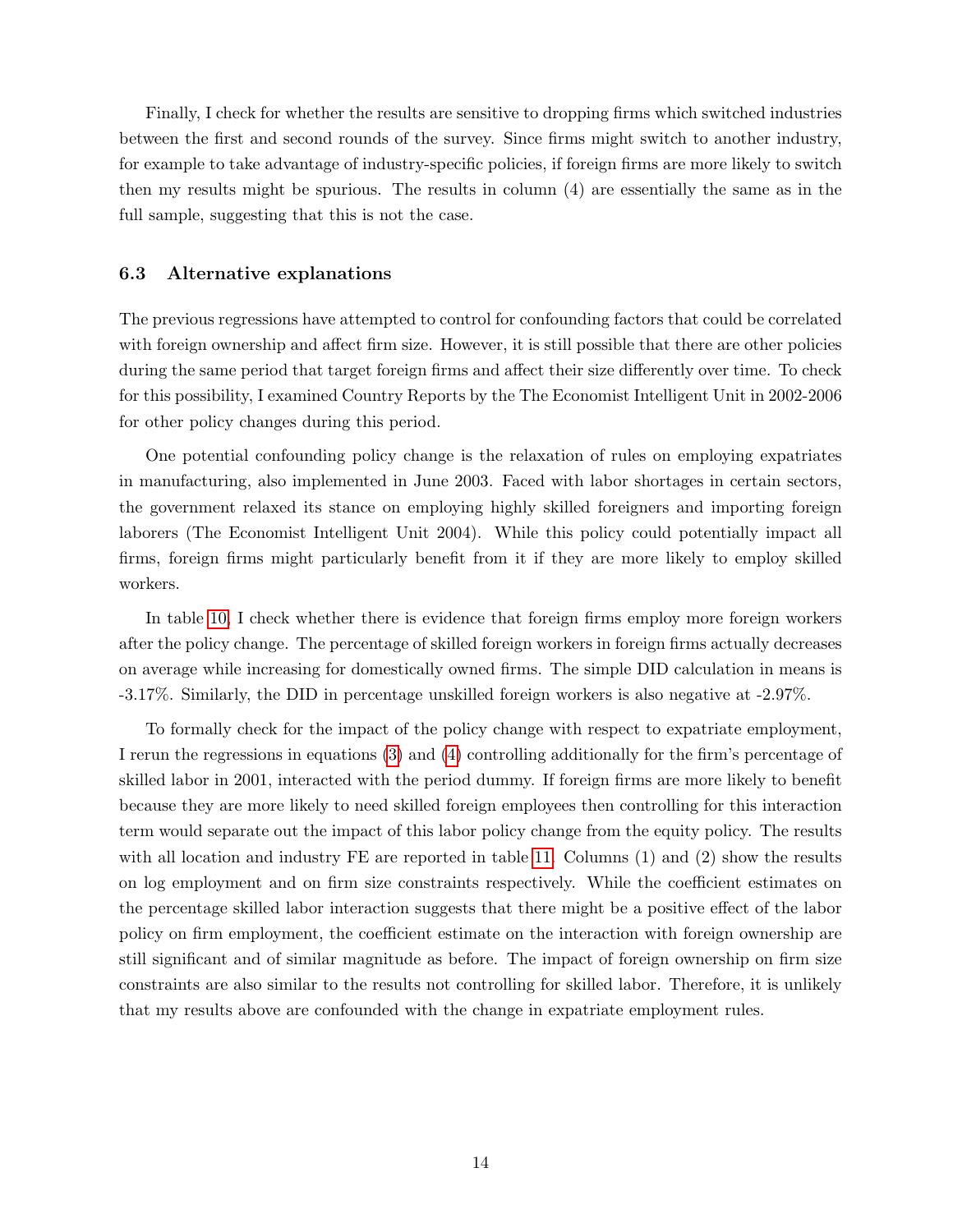# 7 Conclusion

By many standards, affirmative action in Malaysia could be considered a success as it managed to lead to a rapid advancement of the Bumiputera, its designated beneficiary group, in various areas such as education, public sector employment, and asset ownership. In addition, Malaysia was able to avoid of the kind of widespread violence associated with affirmative action found in India and elsewhere (Sowell 2004). However, the myriad of government interventions under the NEP policies have also been widely criticized for creating efficiencies and discouraging both Chinese and foreign investments. Nevertheless, there has not been much formal empirical evidence on the impact the NEP on businesses.

In this paper, I study one aspect of the pro-Bumiputera policies in the private sector. More specifically, I examine the impact of a policy change which no longer requires foreign-owned manufacturers to set aside 30% of their equity for Malays shareholders once their size passes a certain threshold. I develop a partial equilibrium model to guide empirical predictions on the impact of this change on firm size in term of employment and use data from the Malaysia Productivity and Investment Climate Surveys in 2002 and 2007 to test these predictions. My model shows that there is a range of productivity values where firms would find it too costly to operate above the size threshold and therefore stay below their otherwise optimal size. Given data limitations, I do not analyze the general equilibrium effects of the policy change. Since labor demand changes can affect equilibrium wages, it is not clear how firm size will change for all firms along the whole productivity distribution. In my model, removing the restrictions for foreign firms means that they are less likely to be size constrained. Consequently, the average size of foreign firms also increases accordingly. DID regressions results find evidence supporting these predictions.

Despite the limitations mentioned above, my results indicate that the equity restriction has an effect as a size distortion on firms and relaxing it allows firms to increase their employment to a more efficient size. In recent years, Malaysia has implemented further similar reforms in the service sector as well as with publicly listed companies. Evaluating the impacts of these reforms, particularly their consequences on aggregate productivity, is an interesting and important area for future research.

## References

- Braguinsky, Serguey, Lee G. Branstetter, and Andre Regateiro. 2011. "The Incredible Shrinking Portuguese Firm." National Bureau of Economic Research Working Paper Series, No. 17265.
- Centre for Public Policy Studies. 2005. "Corporate Equity Distribution: Past Trends and Future Policy."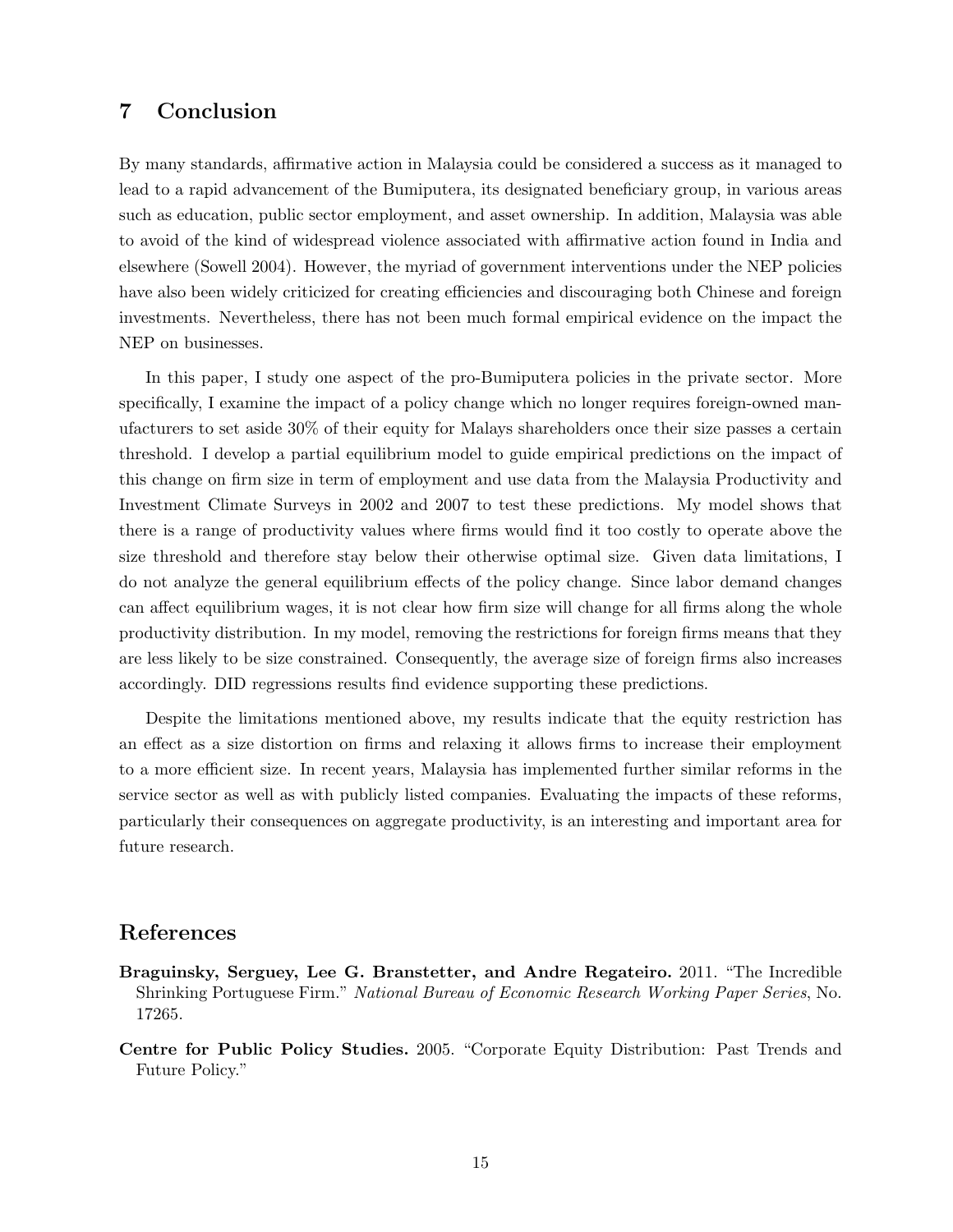- Fang, Hanming, and Peter Norman. 2006. "Government-Mandated Discriminatory Policies: Theory and Evidence\*." International Economic Review, 47(2): 361–389.
- Garicano, Luis, Claire LeLarge, and John Van Reenen. 2013. "Firm Size Distortions and the Productivity Distribution: Evidence from France." National Bureau of Economic Research Working Paper Series, No. 18841.
- Hsieh, Chang-Tai, and J. Klenow, Peter. 2009. "Misallocation and Manufacturing TFP in China and India." The Quarterly Journal of Economics, 124(4): 1403–1448.
- Jomo, K S. 2004. "The New Economic Policy and Interethnic Relations in Malaysia." Report.
- Malaysian Investment Development Authority (MIDA). 2012. "Malaysia: Investment in the Manufacturing Sector - Policies, Incentives and Facilities."
- Ong, EeCheng. 2012. "Education and Labor Market Outcomes of Malaysias Affirmative Action Policies."
- Onozawa, Jun. 1991. "Restructuring of Employment Patterns under the New Economic Policy." The Developing Economies, 29(4): 314–329.
- Searle, Peter. 1999. The Riddle of Malaysian Capitalism: Rent-Seekers or Real Capitalists? Honolulu:University of Hawaii Press, 1999.
- Sowell, Thomas. 2004. Affirmative action around the world: an empirical study. New Haven: Yale University Press.
- The Economist. 2003. "The slaughter of sacred cows: Some cherished policies are being reexamined." The Economist, , (Apr 3rd 2003).
- The Economist. 2009. "Malaysia's reform drive: Economic reforms are being stepped up in Malaysia." The Economist, , (Jun 5th 2009).
- The Economist. 2013. "A Never Ending Policy: Elections in May could mark a turning point." The Economist, , (Apr 27th 2013).
- The Economist Intelligence Unit. 2004. "Country Commerce." Report.
- The Economist Intelligence Unit. 2006. "Country Commerce." Report.
- World Bank. 2009. "Malaysia Productivity and Investment Climate Assessment Update." Report.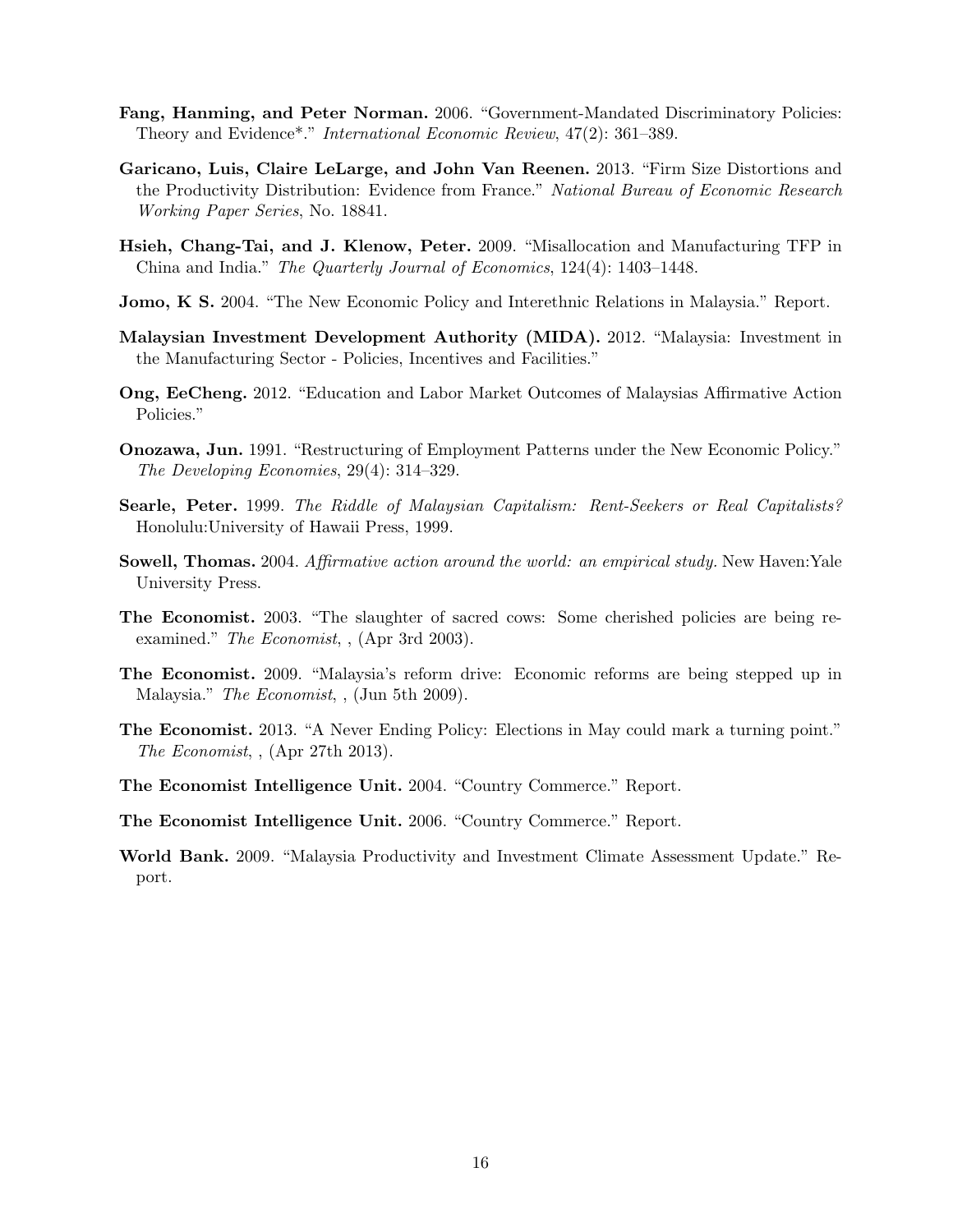# <span id="page-16-0"></span>Figures



Figure 1: Firm size distribution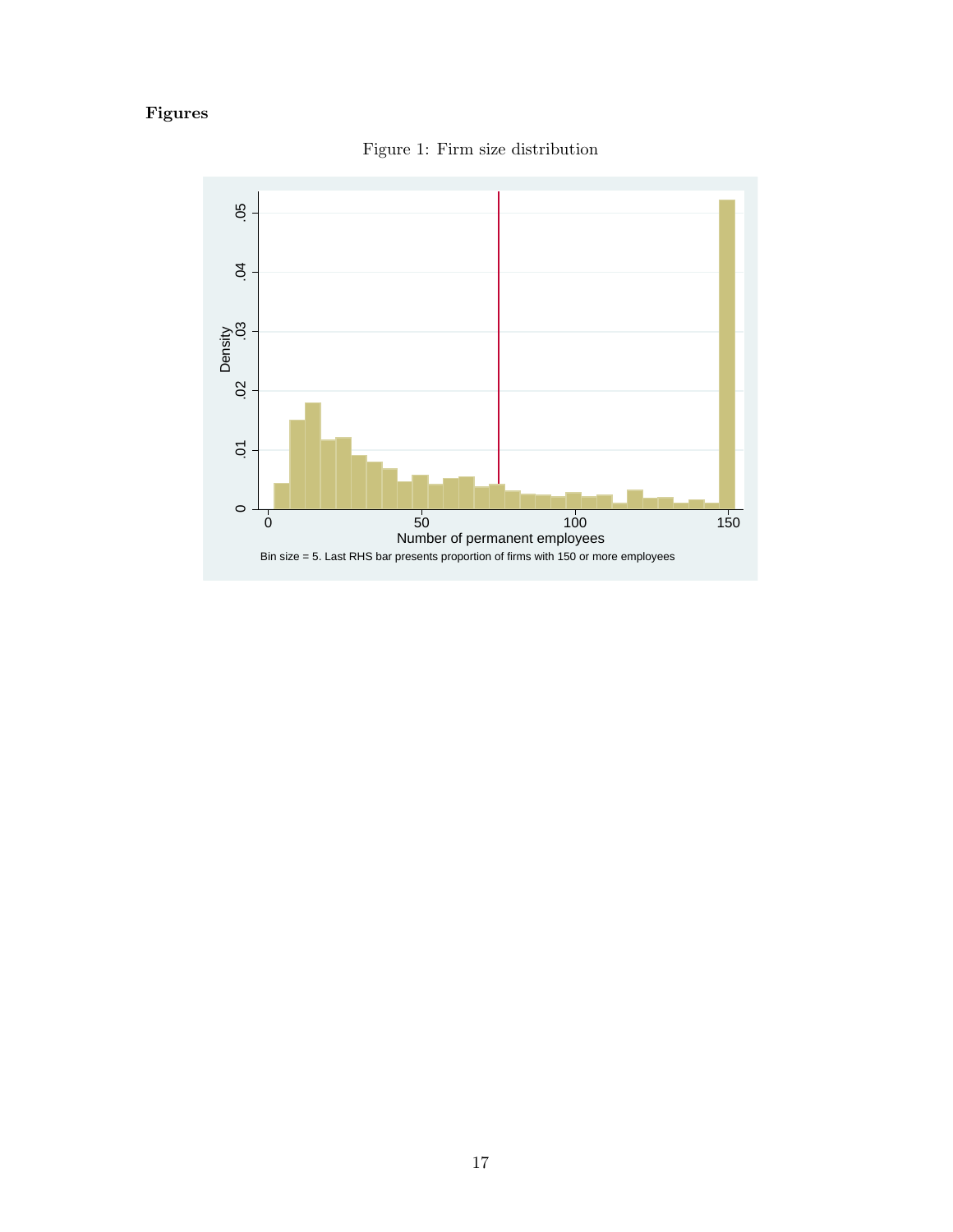## Tables

<span id="page-17-0"></span>

| Industry                              |          | PICS round<br>2 |       | Panel obs<br>(non-switchers) | No. of<br>switchers |
|---------------------------------------|----------|-----------------|-------|------------------------------|---------------------|
| 1. Food Processing                    | 207      | 243             | 450   | 276                          | 3                   |
| 2. Textiles                           | 30       | 40              | 70    | 28                           | 3                   |
| 3. Garments                           | 102      | 90              | 192   | 94                           | 4                   |
| 4. Wood & Wood Products               | 4        | 28              | 32    | $\overline{2}$               | 4                   |
| 5. Chemicals & Chemical Products      | 33       | 82              | 115   | 40                           | 5                   |
| 6. Rubber and Plastics                | 249      | 281             | 530   | 242                          | 11                  |
| 7. Machinery and Equipment            | 87       | 93              | 180   | 76                           | 9                   |
| 8. Office, Accounting & Comp. Machine | $\Omega$ | 10              | 10    | $\Omega$                     | 0                   |
| 9. Electrical Machinery & Apparatus   | $\Omega$ | 27              | 27    | 0                            | 3                   |
| 10. Electronics (Equip. & Components) | 75       | 84              | 159   | 64                           | 6                   |
| 11. Motor Vehicles and Parts          | 38       | 35              | 73    | 32                           | 4                   |
| 12. Furniture                         | 77       | 102             | 179   | 64                           | 6                   |
| $\rm Total$                           | 902      | 1,115           | 2,017 | 918                          | 58                  |

Table 1: Sample distribution by industry

Table 2: Number of firms by age group

<span id="page-17-1"></span>

|                   | Number of firms in round |     | Total | % firms in round |       |  |
|-------------------|--------------------------|-----|-------|------------------|-------|--|
| Age group         |                          |     |       |                  |       |  |
| 1 (entering)      |                          |     |       | 0.22             | 0.18  |  |
| $2 \text{ to } 5$ | 81                       | 38  | 119   | 8.97             | 3.45  |  |
| 6 to 10           | 214                      | 154 | 368   | 23.70            | 13.96 |  |
| $10+$             | 605                      | 907 | 1.512 | 67.00            | 82.23 |  |

Table 3: Firm ownership by round

<span id="page-17-2"></span>

| Round                                           |       |       | Total |
|-------------------------------------------------|-------|-------|-------|
|                                                 |       |       |       |
| Percentage shares held by foreigners            | 23.97 | 22.99 | 23.43 |
| Percentage shares held by Bumiputera            | 11.45 | 10.58 | 10.96 |
| Percentage shares held by Chinese               | 57.76 | 59.60 | 58.80 |
| Percentage shares held by other domestic owners | 6.07  | 6.80  | 6.48  |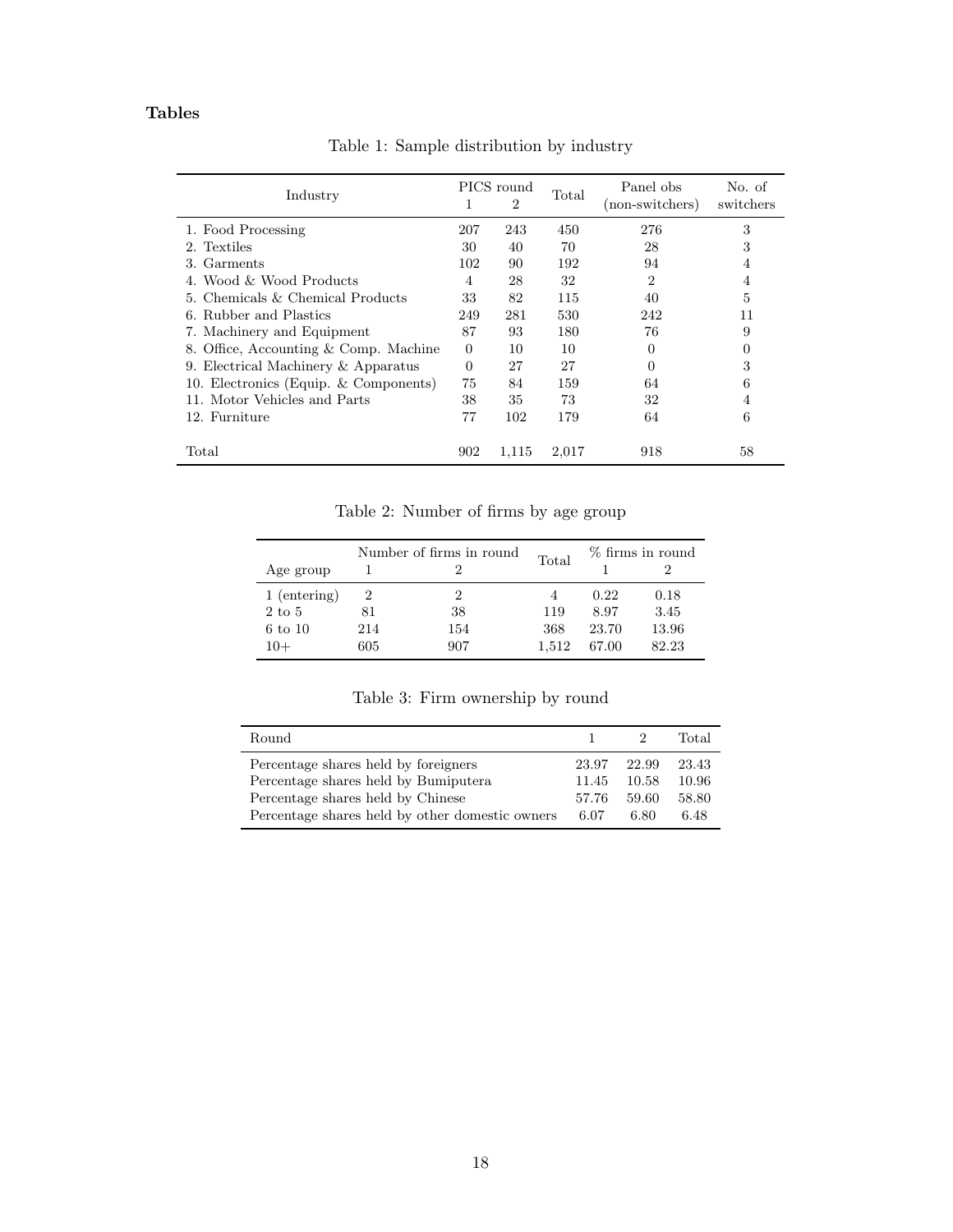Table 4: Summary statistics

<span id="page-18-0"></span>

| Variable                              | Obs  | Mean     | S.d       | Min       | Max        |
|---------------------------------------|------|----------|-----------|-----------|------------|
| Foreign (foreign shares $\geq 30\%$ ) | 2017 | 0.28     | 0.45      | 0.00      | 1.00       |
| Age                                   | 2003 | 17.73    | 11.27     | 1.00      | 215.00     |
| Number of permanent workers           | 2002 | 180.67   | 428.90    | 2.00      | 6709.00    |
| $\%$ firms with $> 75$ workers        | 2002 | 41.76    | 49.33     | 0.00      | 100.00     |
| Equity                                | 1938 | 9215.80  | 66695.15  | $-149.61$ | 2103755.00 |
| $\%$ firms with equity $> 2.5$ mil RM | 1938 | 31.32    | 46.39     | 0.00      | 100.00     |
| % firms above emp/equity threshold    | 1964 | 50.51    | 50.01     | 0.00      | 100.00     |
| Total assets                          | 1919 | 32922.76 | 94217.77  | 11.78     | 1158128.00 |
| % of total export sales               | 1968 | 35.89    | 40.37     | 0.00      | 100.00     |
| <b>Sales</b>                          | 1961 | 51746.53 | 156822.30 | 4.71      | 1733783.00 |

Monetary values are in thd RM and deflated using PPI index (2000 as base).

The percentage of firms above equity threshold are calculated using nominal equity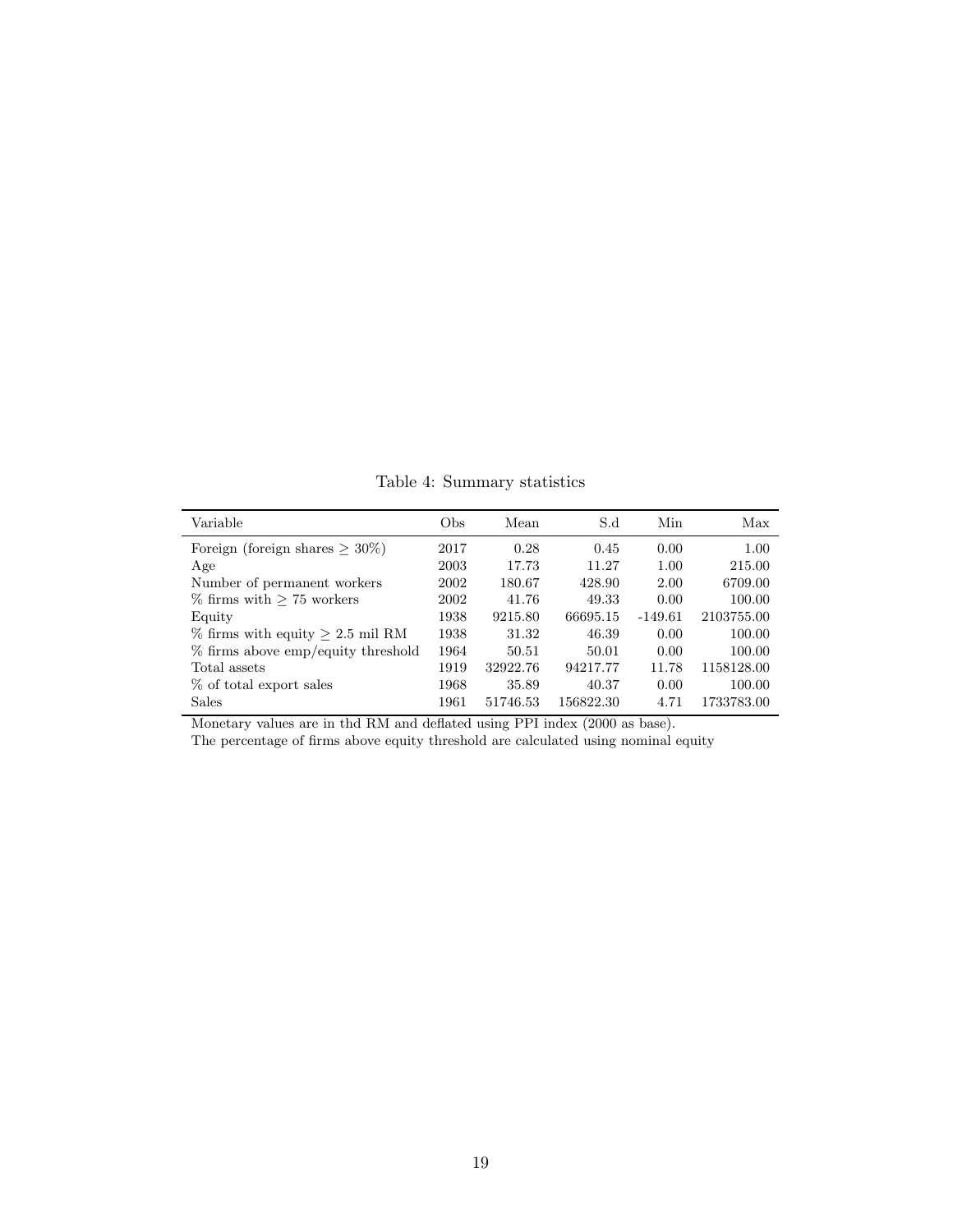|               |                                         | Obs      |         | Mean      |            |                   |       |
|---------------|-----------------------------------------|----------|---------|-----------|------------|-------------------|-------|
|               |                                         | Domestic | Foreign | Domestic  | Foreign    | <b>Difference</b> | p-val |
| <b>BEFORE</b> |                                         |          |         |           |            |                   |       |
|               | Age                                     | 644      | 258     | 17.404    | 15.616     | $-1.787$          | 0.044 |
|               | Number of permanent workers             | 640      | 257     | 118.517   | 292.432    | 173.915           | 0.000 |
|               | % firms with more than 75 workers       | 640      | 257     | 31.563    | 63.813     | 32.251            | 0.000 |
|               | Equity                                  | 602      | 240     | 8681.205  | 13390.956  | 4709.751          | 0.445 |
|               | $\%$ firms with equity above 2.5 mil RM | 602      | 240     | 20.100    | 46.667     | 26.567            | 0.000 |
|               | % firms above emp OR equity threshold   | 612      | 248     | 39.052    | 75.000     | 35.948            | 0.000 |
|               | Total assets                            | 595      | 234     | 21680.810 | 58925.082  | 37244.272         | 0.000 |
|               | % of total export sales                 | 616      | 252     | 25.995    | 63.044     | 37.049            | 0.000 |
|               | <b>Sales</b>                            | 622      | 248     | 25528.236 | 88577.441  | 63049.205         | 0.000 |
| <b>AFTER</b>  |                                         |          |         |           |            |                   |       |
|               | Age                                     | 811      | 290     | 19.518    | 18.459     | $-1.059$          | 0.134 |
|               | Number of permanent workers             | 809      | 296     | 113.244   | 402.301    | 289.057           | 0.000 |
|               | % firms with more than 75 workers       | 809      | 296     | 33.869    | 66.216     | 32.347            | 0.000 |
|               | Equity                                  | 800      | 296     | 6892.285  | 13197.573  | 6305.288          | 0.084 |
|               | $\%$ firms with equity above 2.5 mil RM | 800      | 296     | 23.500    | 62.838     | 39.338            | 0.000 |
|               | % firms above emp OR equity threshold   | 804      | 300     | 40.920    | 79.333     | 38.413            | 0.000 |
|               | Total assets                            | 796      | 294     | 18884.228 | 72987.662  | 54103.434         | 0.000 |
|               | % of total export sales                 | 805      | 295     | 26.831    | 58.105     | 31.274            | 0.000 |
|               | Sales                                   | 802      | 289     | 36621.611 | 118542.003 | 81920.391         | 0.000 |

<span id="page-19-0"></span>Table 5: Summary statistics for treated and control groups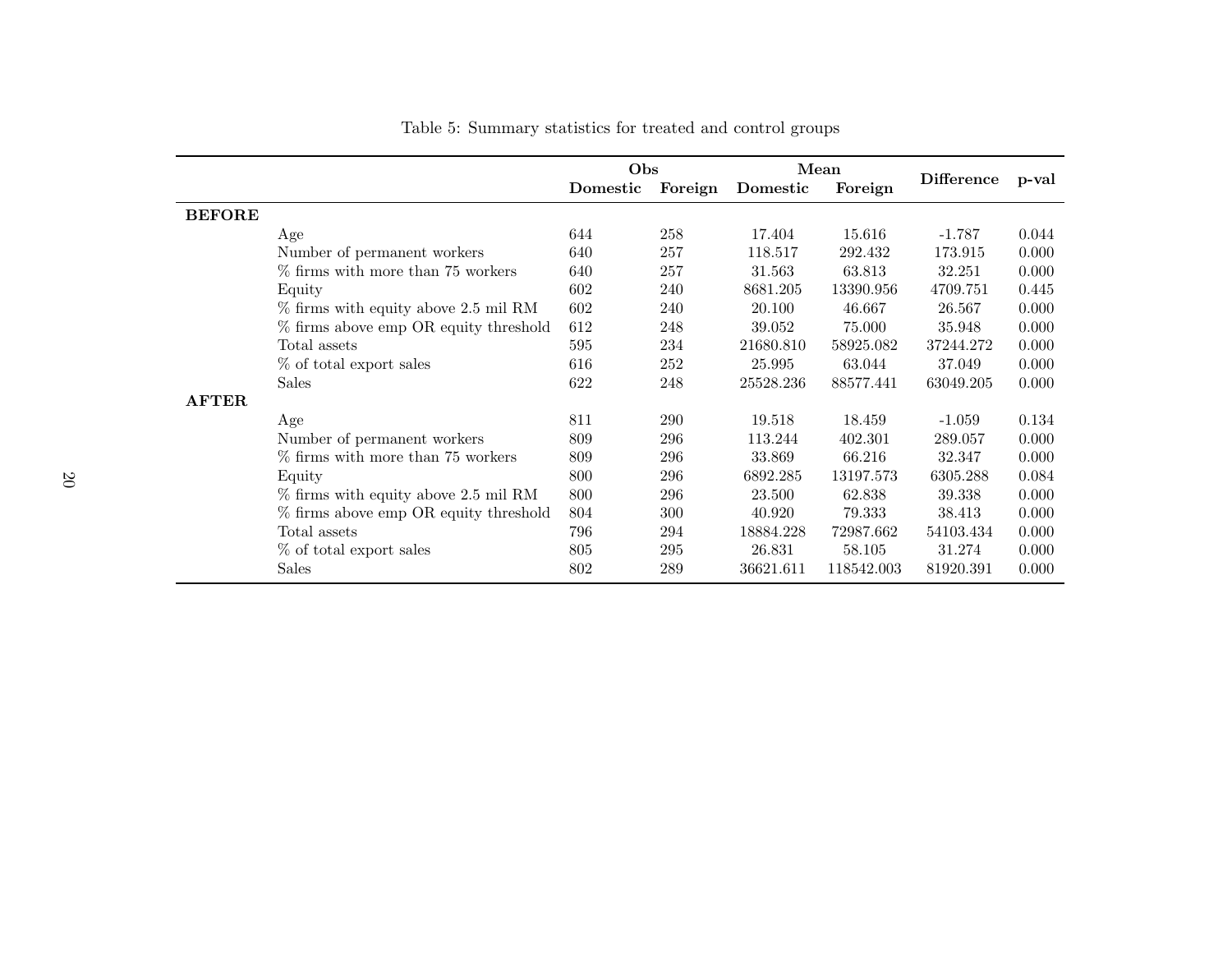<span id="page-20-0"></span>

| Dependent var:         | (1)        | (2)         | (3)        | (4)          | (5)                 | (6)         |
|------------------------|------------|-------------|------------|--------------|---------------------|-------------|
| ln(employment)         |            | Full sample |            |              | Size in $2001 < 75$ |             |
|                        |            |             |            |              |                     |             |
| age                    | 0.00357    |             |            | $-0.00639**$ |                     |             |
|                        | (0.00266)  |             |            | (0.00325)    |                     |             |
| Foreign                | $0.381***$ | $-0.178$    | $-0.268**$ | 0.0785       | $-0.242**$          | $-0.342***$ |
|                        | (0.0929)   | (0.119)     | (0.120)    | (0.0889)     | (0.121)             | (0.122)     |
| after                  |            | $0.0965***$ |            |              | $0.158^{***}\,$     |             |
|                        |            | (0.0302)    |            |              | (0.0329)            |             |
| Foreign $\times$ after | 0.163      | 0.0351      | $0.187**$  | 0.0456       | 0.154               | $0.271*$    |
|                        | (0.116)    | (0.0691)    | (0.0857)   | (0.157)      | (0.113)             | (0.138)     |
| Firm FE                |            | Yes         | Yes        |              | Yes                 | Yes         |
| Industry year FE       | Yes        |             | Yes        | Yes          |                     | Yes         |
| City year FE           | Yes        |             | Yes        | Yes          |                     | Yes         |
|                        |            |             |            |              |                     |             |
| Constant               | $3.252***$ | $4.047***$  | $4.443***$ | $3.126***$   | $3.337***$          | $2.764***$  |
|                        | (0.214)    | (0.0317)    | (0.433)    | (0.154)      | (0.0224)            | (0.237)     |
| Observations           | 1672       | 836         | 836        | 713          | 500                 | 500         |
| R-squared              | 0.273      | 0.046       | 0.380      | 0.320        | 0.142               | 0.573       |
|                        |            |             |            |              |                     |             |
| Number of firms        |            | 455         | 455        |              | 271                 | 271         |

Table 6: Impact on firm size

Foreign is a dummy variable denoting 30% or more foreign ownership

<span id="page-20-1"></span>Clustered standard errors in parentheses \*\*\* p<0.01, \*\* p<0.05, \* p<0.1

|                     |                 |     | Round          |       |
|---------------------|-----------------|-----|----------------|-------|
|                     | Size constraint | 1   | $\overline{2}$ | Total |
| Foreign owned firms |                 |     |                |       |
|                     | Too small       | 46  | 30             | 76    |
|                     | Optimal         | 81  | 82             | 163   |
|                     | Too large       | 42  | 47             | 89    |
| All firms           |                 |     |                |       |
|                     | Too small       | 133 | 112            | 245   |
|                     | Optimal         | 228 | 254            | 482   |
|                     | Too large       | 127 | 122            | 249   |

Table 7: Reported size constraints in the panel sample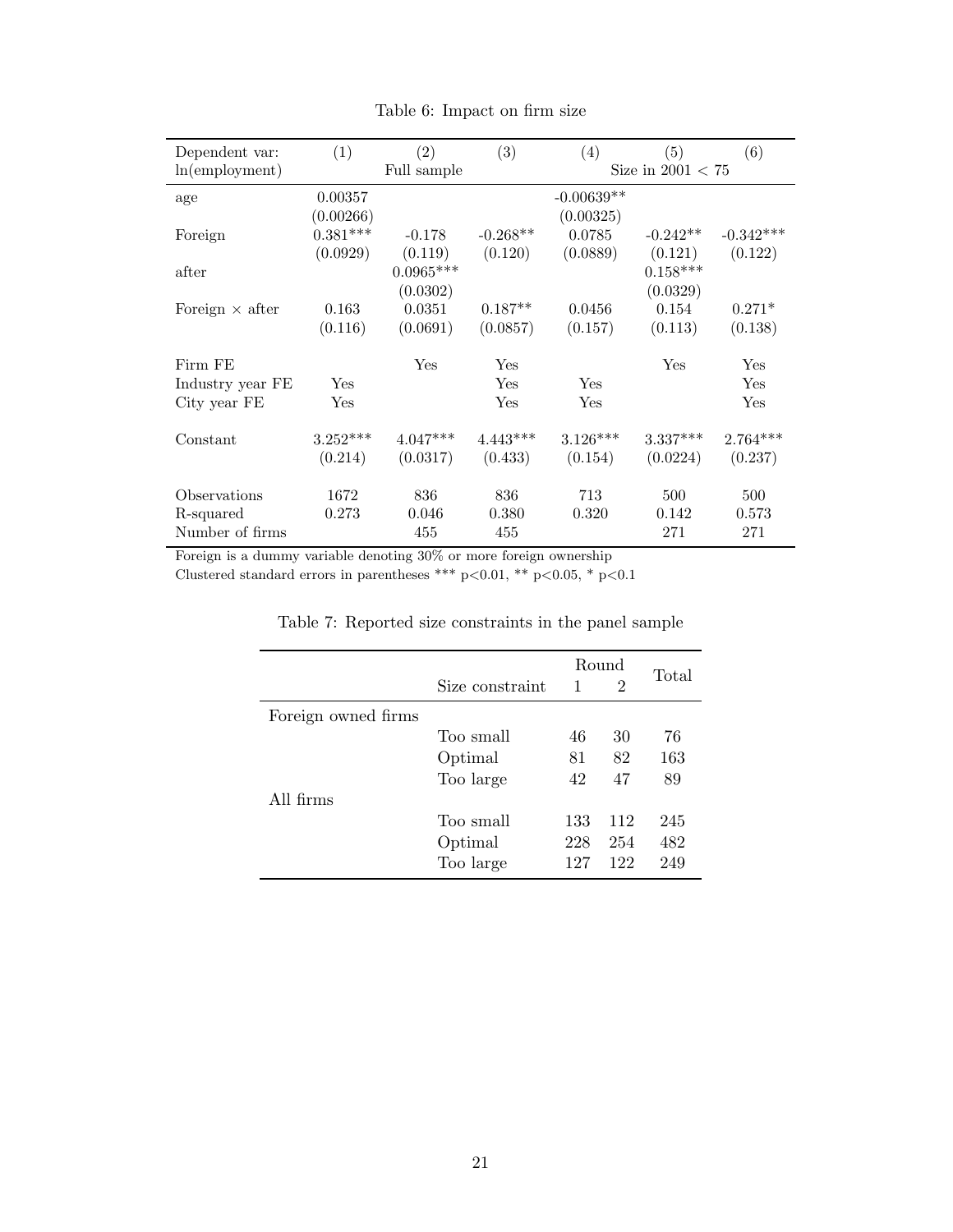|                                 |            | (1)         |             |            | (2)                 |            |            | (3)                 |             |
|---------------------------------|------------|-------------|-------------|------------|---------------------|------------|------------|---------------------|-------------|
| Sample:                         |            | All firms   |             |            | Size in $2001 < 75$ |            |            | Size in $2001 > 75$ |             |
| Dependent variable: size        | Too small  | Optimal     | Too large   | Too small  | Optimal             | Too large  | Too small  | Optimal             | Too large   |
| Ordered logit model             |            |             |             |            |                     |            |            |                     |             |
| age                             | $0.0020**$ | $-0.000049$ | $-0.0020**$ | 0.00098    | $-0.000083$         | $-0.00089$ | $0.0026**$ | 0.000044            | $-0.0027**$ |
|                                 | (0.00093)  | (0.000099)  | (0.00090)   | (0.0015)   | (0.00015)           | (0.0014)   | (0.0013)   | (0.00017)           | (0.0013)    |
| Foreign                         | 0.027      | $-0.0015$   | $-0.025$    | 0.018      | $-0.0020$           | $-0.016$   | 0.036      | $-0.00053$          | $-0.035$    |
|                                 | (0.032)    | (0.0032)    | (0.029)     | (0.053)    | (0.0077)            | (0.045)    | (0.045)    | (0.0031)            | (0.042)     |
| Foreign $\times$ after          | $-0.045$   | $-0.0033$   | 0.049       | $-0.088$   | $-0.015$            | 0.10       | $-0.041$   | $-0.0038$           | 0.044       |
|                                 | (0.036)    | (0.0067)    | (0.042)     | (0.056)    | (0.028)             | (0.083)    | (0.047)    | (0.0085)            | (0.055)     |
| State year FE                   |            | Yes         |             |            | Yes                 |            |            | Yes                 |             |
| Industry year FE                |            | Yes         |             |            | Yes                 |            |            | Yes                 |             |
|                                 |            |             |             |            |                     |            |            |                     |             |
| Observations                    | 1884       | 1884        | 1884        | 787        | 787                 | 787        | 1107       | 1107                | 1107        |
| Generalized ordered logit model |            |             |             |            |                     |            |            |                     |             |
| age                             | 0.0018     | 0.00020     | $-0.0020**$ | 0.0013     | $-0.00086$          | $-0.00047$ | 0.0021     | 0.00083             | $-0.0029**$ |
|                                 | (0.0012)   | (0.0010)    | (0.00091)   | (0.0019)   | (0.0019)            | (0.00099)  | (0.0015)   | (0.0014)            | (0.0012)    |
| Foreign                         | 0.036      | $-0.021$    | $-0.014$    | 0.042      | $-0.045$            | 0.0035     | 0.045      | $-0.025$            | $-0.020$    |
|                                 | (0.036)    | (0.040)     | (0.035)     | (0.061)    | (0.058)             | (0.033)    | (0.049)    | (0.056)             | (0.048)     |
| Foreign $\times$ after          | $-0.070*$  | 0.047       | 0.023       | $-0.21***$ | $0.23***$           | $-0.022$   | $-0.044$   | 0.0081              | 0.036       |
|                                 | (0.041)    | (0.053)     | (0.049)     | (0.045)    | (0.060)             | (0.049)    | (0.053)    | (0.067)             | (0.062)     |
| State year FE                   |            | Yes         |             |            | Yes                 |            |            | Yes                 |             |
| Industry year FE                |            | Yes         |             |            | Yes                 |            |            | Yes                 |             |
|                                 |            |             |             |            |                     |            |            |                     |             |
| Observations                    | 1884       | 1884        | 1884        | 787        | 787                 | 787        | 1107       | 1107                | 1107        |

<span id="page-21-0"></span>Table 8: Size constraint probabilities (marginal effects reported)

Dependent variable  $=(1, 2, 3)$  if firms' self reported size is too small, optimal and too large.

The generalized ordered logit model is estimated using the gologit2 command in Stata (Williams 2006).

Marginal effects reported. Clustered standard errors in parentheses \*\*\* <sup>p</sup><sup>&</sup>lt;0.01, \*\* <sup>p</sup><sup>&</sup>lt;0.05, \* <sup>p</sup><0.1.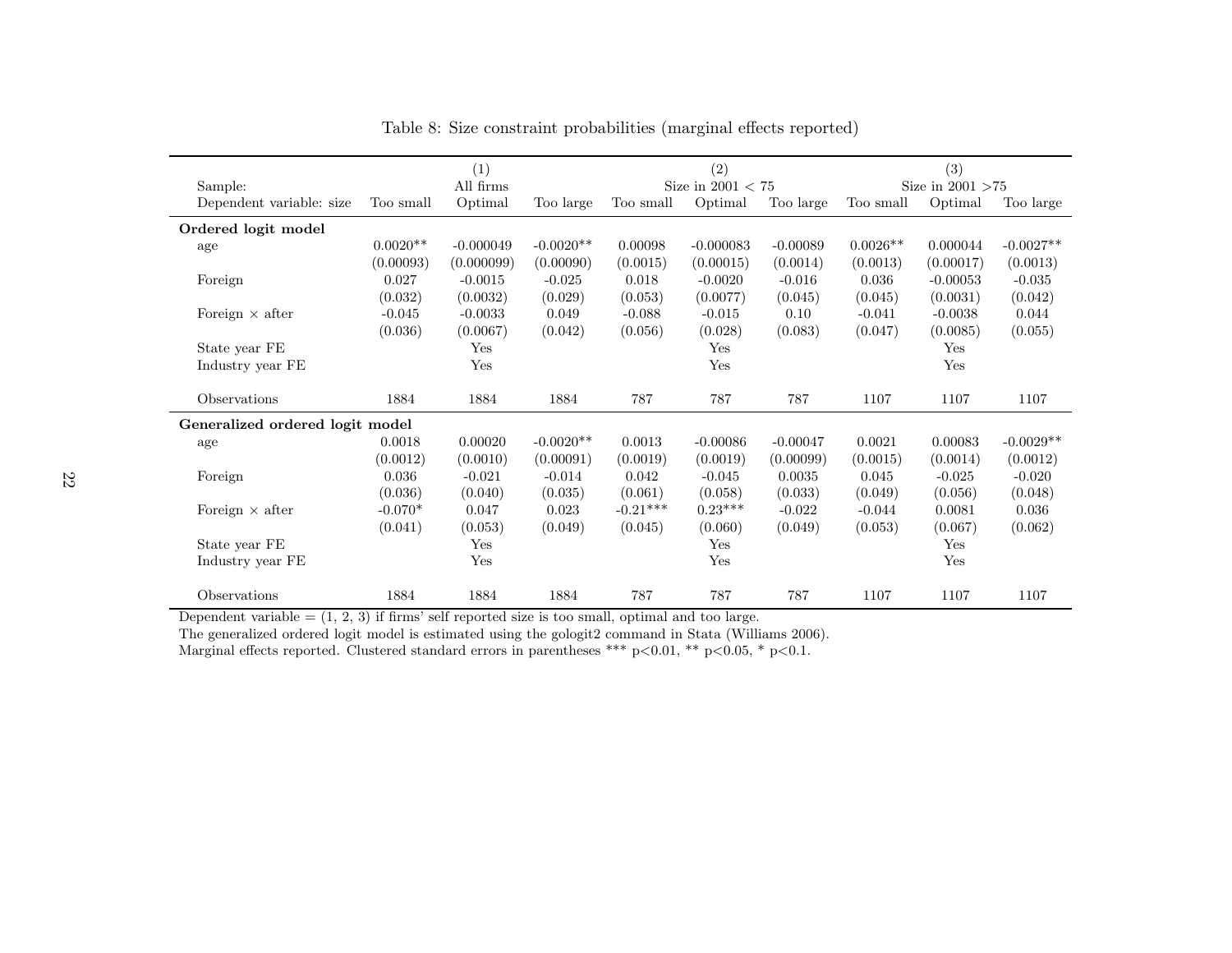<span id="page-22-0"></span>

|                   |                    | Alternative definitions of foreign | Same industry     |                   |             |
|-------------------|--------------------|------------------------------------|-------------------|-------------------|-------------|
| Eqn               | Dependent variable | $\left(1\right)$                   | $\left( 2\right)$ | $\left( 3\right)$ | (4)         |
| $\left( 3\right)$ | ln(emplogment)     | $0.198**$                          | $0.149*$          | $0.158**$         | $0.176**$   |
|                   |                    | (0.0829)                           | (0.0833)          | (0.0780)          | (0.0874)    |
|                   | Sample size        | 846                                | 846               | 846               | 788         |
| $\left( 4\right)$ | Size too small     | $-0.175***$                        | $-0.176***$       | $-0.158***$       | $-0.217***$ |
|                   |                    | (0.0528)                           | (0.0655)          | (0.0582)          | (0.0490)    |
|                   | Size optimal       | $0.219***$                         | $0.195**$         | $0.151*$          | $0.247***$  |
|                   |                    | (0.0579)                           | (0.0804)          | (0.0782)          | (0.0630)    |
|                   | Size too large     | $-0.0439$                          | $-0.0187$         | 0.00689           | $-0.0304$   |
|                   | Sample size        | 802                                | 802               | 802               | 763         |

Table 9: Robustness checks

Eqn [\(3\)](#page-9-2): coefficient estimates on (foreign×after), from the spec in column (3) of Table [6](#page-20-0)

Eqn  $(4)$ : Marginal effects on (foreign×after), from the spec in column  $(2)$  of Tables [8](#page-21-0)

Column (1): foreign is defined as having positive shares by foreigners

Column (2): foreign is defined as having 30 or more shares by foreigners both 2001  $\&$  2006 Column (3): foreign is defined as having positive shares by foreigners in both 2001 & 2006 Column (4): firms that switched industries between 2 rounds are dropped from the sample

<span id="page-22-1"></span>Table 10: Percentage of permanent workers of foreign nationals

|           |          | Before  | After |
|-----------|----------|---------|-------|
| Skilled   | Domestic | 10.94   | 12.23 |
|           | Foreign  | 10.61   | 8.73  |
|           | DID      | $-3.17$ |       |
| Unskilled | Domestic | 16.62   | 27.95 |
|           | Foreign  | 15.23   | 23.58 |
|           | DID      | $-2.97$ |       |